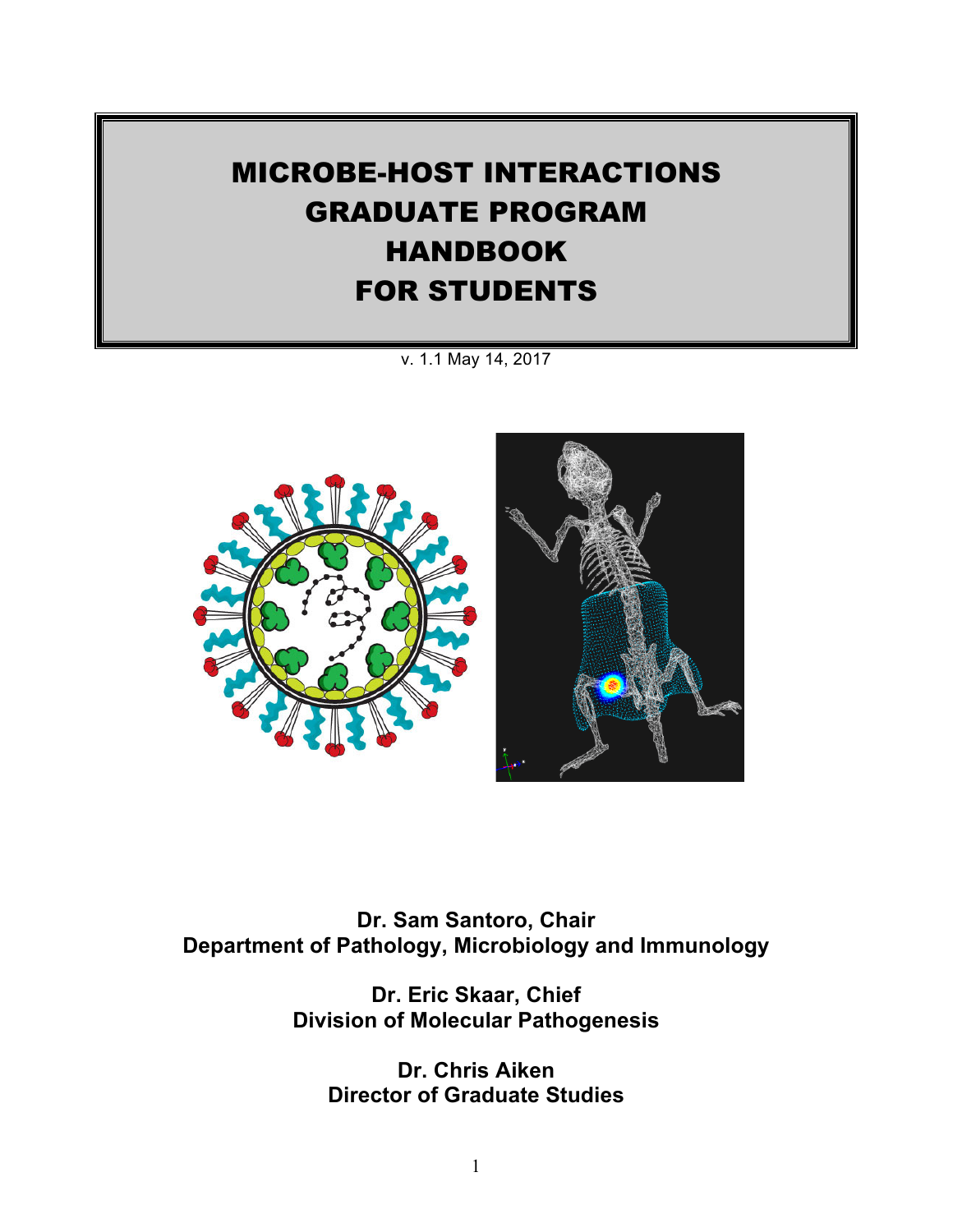## TABLE OF CONTENTS

## Page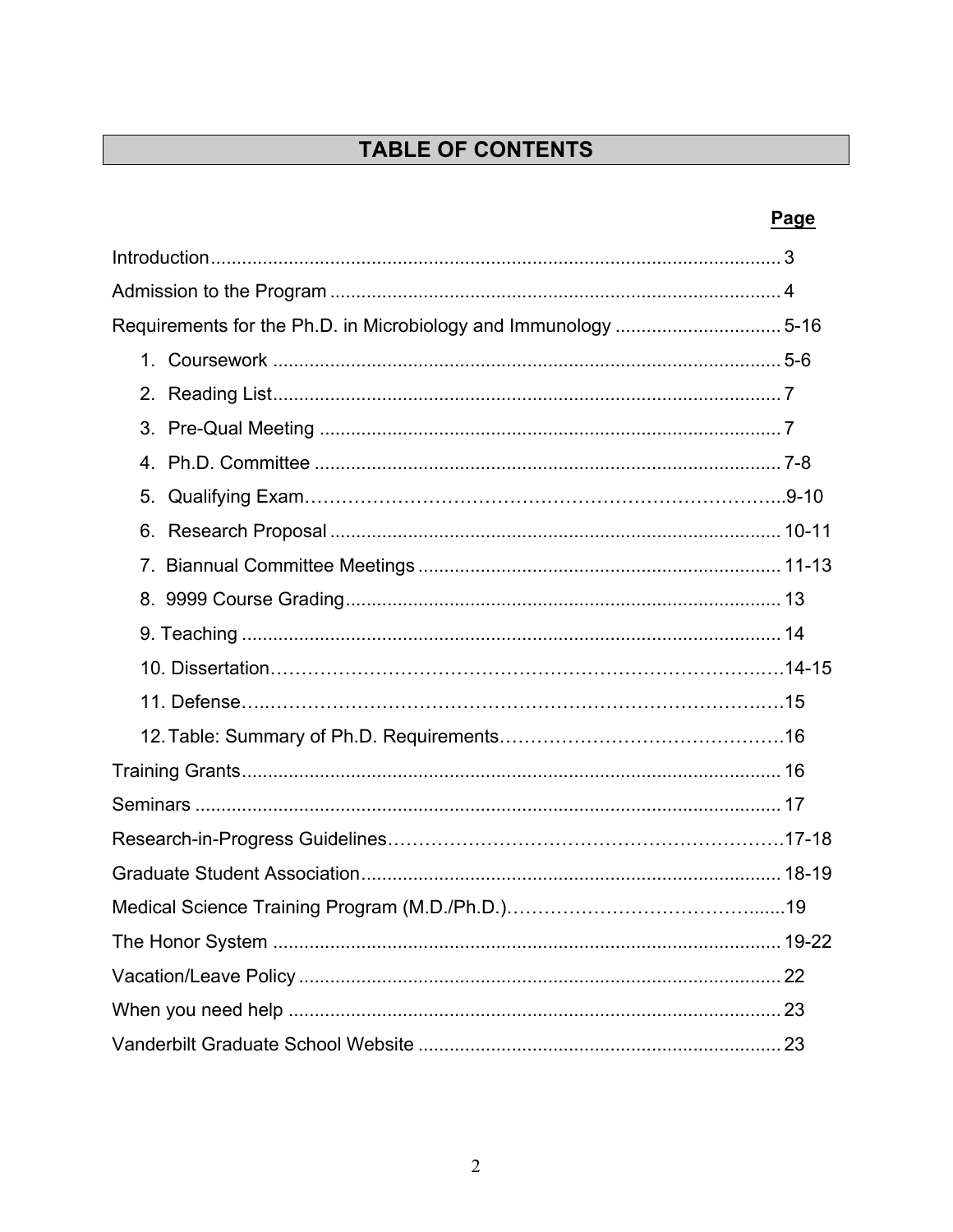#### **INTRODUCTION**

## **History**

The Microbe-Host Interactions (MHI) Ph.D. program was conceived in 2016, with its inaugural class joining in 2017. MHI was born out of the former Microbiology and Immunology Ph.D. program, which operated since its founding in the early 1990s. The goal of the MHI program is to train aspiring scientists with interests in the area of the biochemistry and molecular and cell biology of microbes, including bacteria and viruses. While much of the research in faculty laboratories is on interactions of pathogens with their hosts, the program also encompasses research in microbiomes, including normal host flora. The program also trains students whose research interests include immune control of infections. Students interested aspects of immunology and pathology distinct from microbial infections are encouraged to undertake their training in our sister program, Molecular Pathology and Immunology (MPI).

## Training Philosophy

MHI aims to maintain a high standard of student performance while providing an encouraging and supportive environment. Our goals are to help students master the information content in their specific research discipline (e.g. bacteriology, virology) and to foster development of skills necessary to make important scientific discoveries. As in all research, the latter requires curiosity, critical thinking, and creativity. We also desire that our students be highly productive (i.e. publish well).

MHI students spend their initial summer and fall terms learning in the classroom while working toward developing an original research project in the laboratory. In the subsequent Spring semester, students choose from a variety of modules tailored toward their own research areas while learning how to write a research proposal on a subject of their choosing. Following completion of the oral Qualifying Exam and approval of the written thesis proposal, students pursue full time research toward the degree with biannual committee meetings to assess their progress.

While the primary goal of the MHI program is to provide an environment that equips and encourages students to become independent researchers, the faculty understand that our graduates choose to pursue a wide variety of fulfilling careers outside of research. For this reason, we encourage our students to explore all career options available to Ph.D. scientists.

The Program's Graduate Education Committee and faculty monitor all components of our graduate program to gauge its effectiveness and make adjustments when deemed necessary. Consequently, our graduate program can be tailored to provide the optimal balance of didactic, literature-based, and technical training for each student.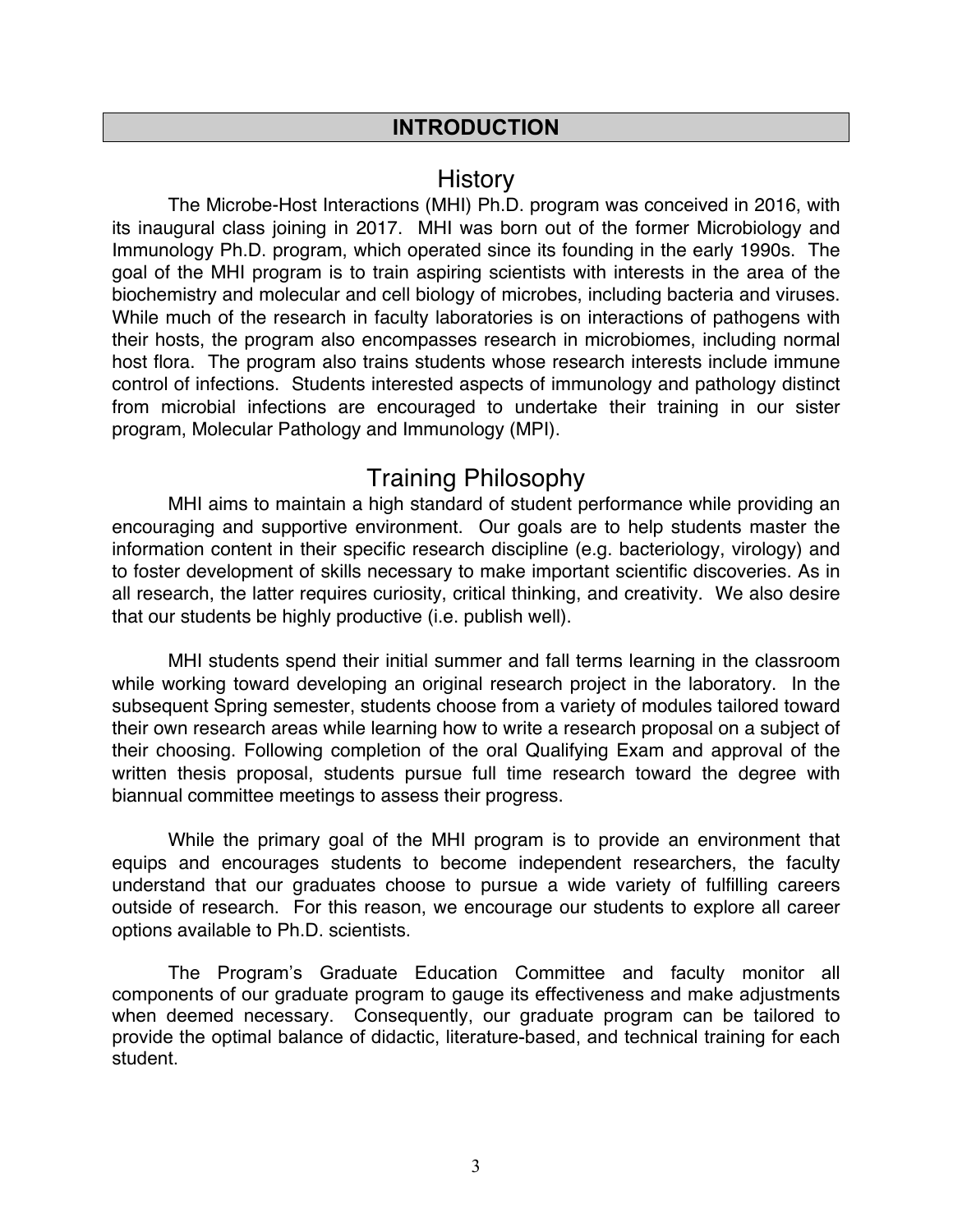## **ADMISSION TO THE PH.D. PROGRAM**

Students enter the MHI program following completion of one year of studies in the Interdisciplinary Graduate Program or the Quantitative and Chemical Biology Program (QCB), or completion of 1-2 years of coursework in the Medical Scientist Training Program.

Most students enter The Graduate Program in Microbiology and Immunology (GPMI) via the Interdisciplinary Graduate Program (IGP) or Medical Scientist Training Program (MSTP) at Vanderbilt University. The GPMI recognizes the rotation guidelines of the IGP and MSTP and encourages students to select rotations that suit their needs, either in exploring the laboratory environment of a potential mentor or in gaining exposure to a technology or conceptual framework of interest. The main purpose of flexible lab rotations is to gain first-hand experience in state-of-the-art methodologies applied to the solution of research problems. In addition, students have the opportunity to gain insight into the working environment and personalities of potential Ph.D. thesis advisors so that a satisfactory match can be made between student and advisor.

After students complete the required rotations, they select an advisor's laboratory for their dissertation research by late spring or early summer of their first year. This is probably the most important decision made by a student at this stage of their professional education. The choice of a faculty mentor should be based on an informed analysis of the student's intellectual needs and preferences. This choice may therefore be discussed with the MHI Program (DGS), the Division Chief and Department Chair, and the IGP, QCB, or MSTP Director.

The final selection of a mentor for Ph.D. dissertation research must be approved by the Microbiology and Immunology Graduate Education Committee (GEC) in the Department of Pathology, Microbiology and Immunology (PMI). The proposed mentor must submit formal notification to the Director of Graduate Studies of his/her intention to train a graduate student. The notification letter should include: 1) the nomination of a specific student, 2) a proposed research project for the student (3-4 sentences), and 3) a source of funding for the student's stipend and tuition.

Another avenue exists for students to enter the GPMI. Faculty may recruit a student to enter his/her laboratory directly. Such students participate in the graduate program offered to each IGP student but may bypass the rotation period and enter the sponsoring faculty member's laboratory immediately upon the student's arrival at Vanderbilt. In this case, the mentor shall provide full financial support for the student's tuition and stipend costs.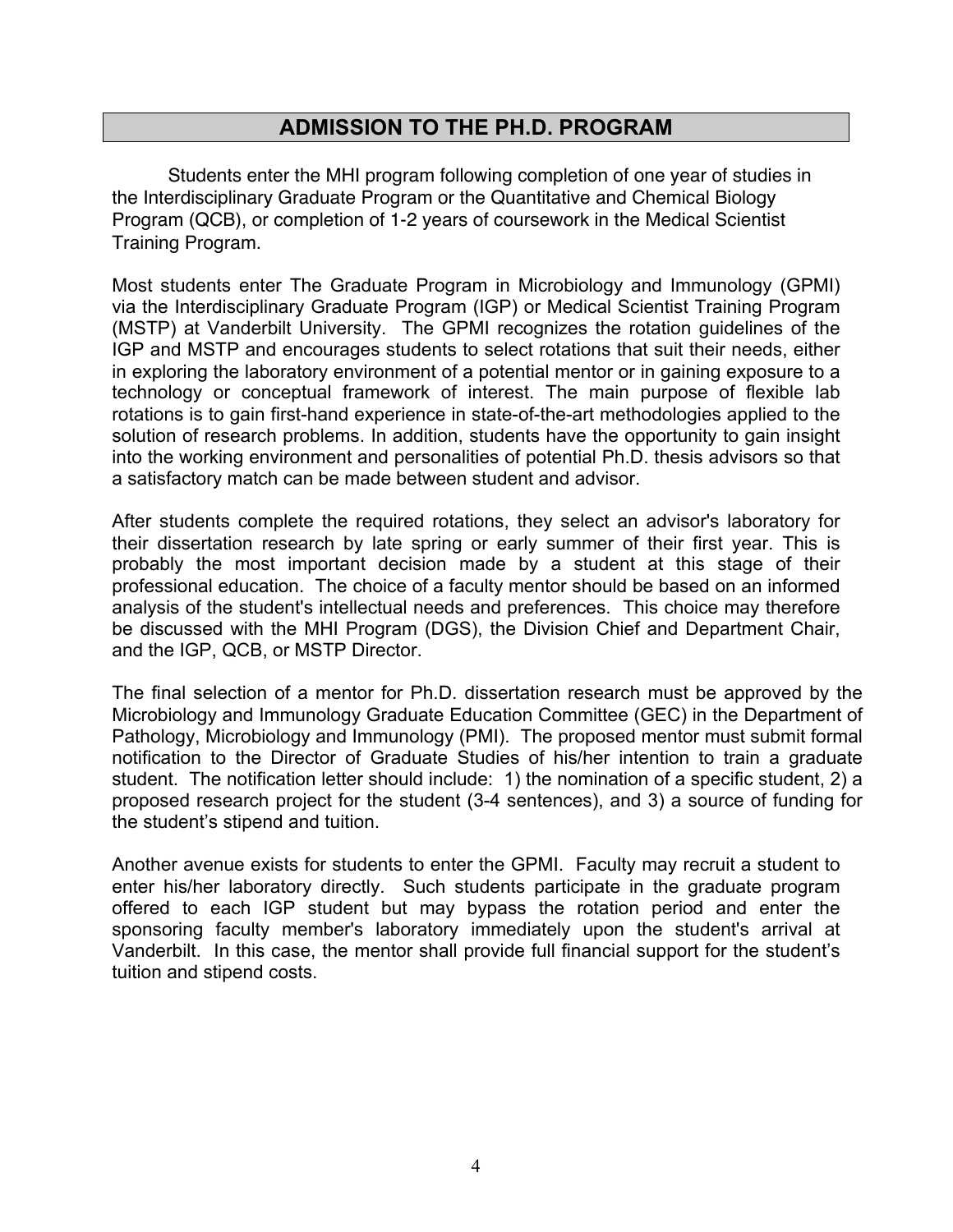## **Requirements for the Ph.D. in Microbiology and Immunology**

**24 didactic hours** All Vanderbilt Ph.D. students must complete 24 didactic (coursework) hours and maintain a 3.0 or better GPA in order to take the Ph.D. Qualifying Exam.

**72 total hours** To be awarded the Ph.D. degree, students must complete total of 72 credit hours. This includes the total didactic hours with the remainder comprised of M&IM 8999 and 9999 (Non-Candidate Research and Ph.D. Dissertation Research, respectively).

*Upon completion of 72 total credit hours, students register for 0 hours of Research (9999).* 

#### **Required Courses**

#### **IGP Requirements (does not apply to MSTP)**

- IGP 300A Bioregulation I Core Curriculum, FALL [8]
- IGP 300B Modules and Electives [4-8]

#### **MSTP Requirements**

1-2 years of Medical School, with corresponding transfer credits

#### **Year 2 M&I Coursework**

MHI students must complete the following courses before taking the Qualifying Exam:

Summer of 1<sup>st</sup> year (**required course**):

M&IM 8332 Foundations in Microbiology and Immunology I, SUMMER [2] Cassat (Not required for students entering via the MSTP)

The objective of this course is to familiarize learners with core concepts in immunology, microbiology, and virology. The course is divided into 10 week-long sessions in which a core component of mammalian immunity is introduced, followed by an examination of how microbial pathogens evade or dismantle the immune response.

Fall of 2<sup>nd</sup> year:

**Students must complete** *one or both* **of the following courses**:

M&IM 8328. Molecular Virology. FALL. [2] Ruley

This course focuses on interactions of animal viruses with their host cells, discussed at the molecular and cellular level as model systems. Special emphasis is placed on current literature and methodology.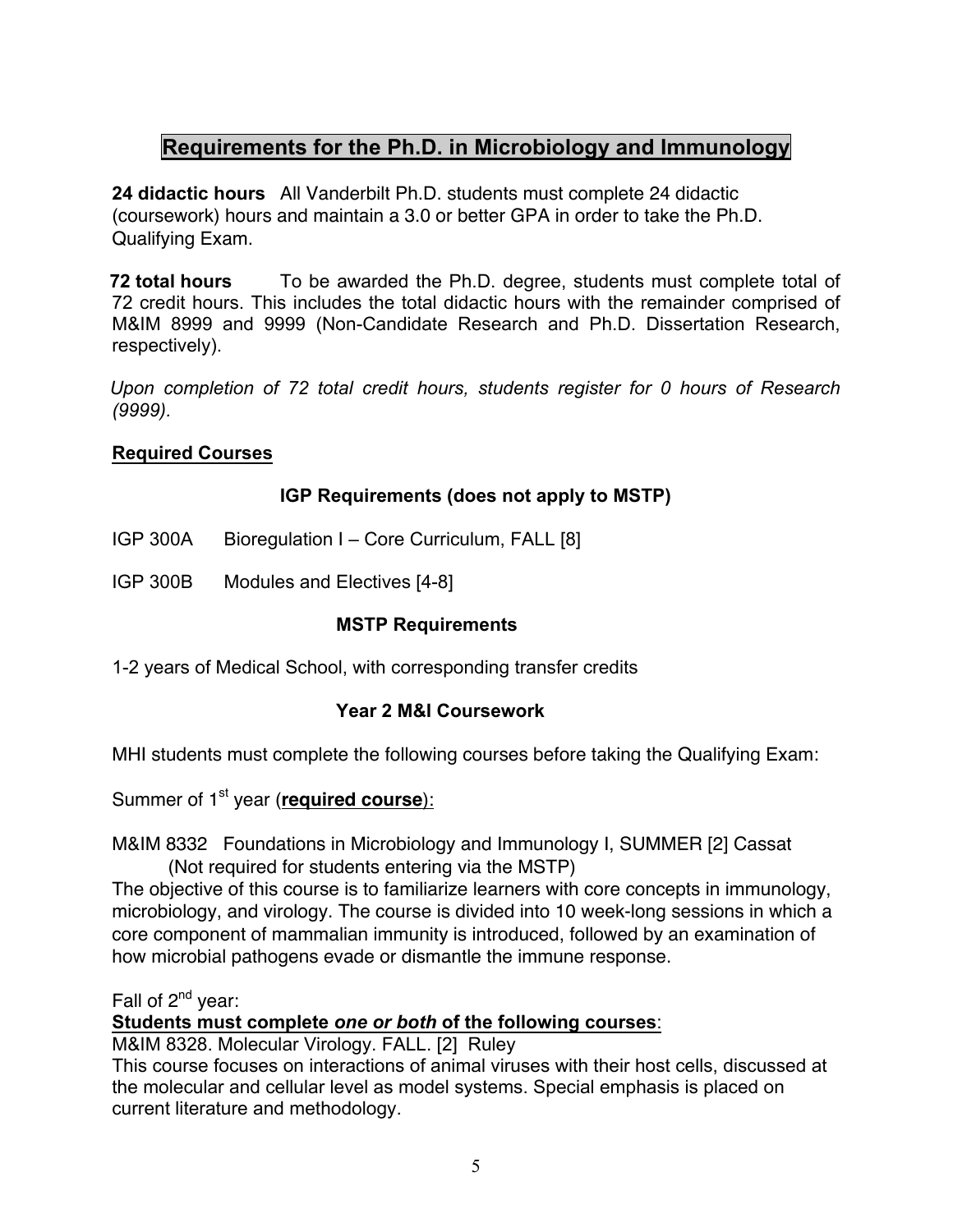#### M&IM 8350. Bacterial Pathogenesis FALL. [2] Hadjifrangiskou

The objective of this course is to provide learners with in-depth knowledge on core concepts of bacterial physiology in the context of pathogenesis. Students will become acquainted with core bacterial processes and how these processes are engaged and altered during the course of infection, as well as changes in the environment (manmade and not).

#### Spring of 2nd year (**required courses**):

M&IM 8334 Foundations in Microbiology and Immunology III, SPRING [2] Aiken, Lacy This course aims to equip learners with high level knowledge of their respective areas of research, with an emphasis on the primary research literature and experimental approaches. The course is organized in a series of topic modules from which the student selects to generate a learning plan that is tailored to their specific research interests. Self-directed study is emphasized.

M&IM 8335 Research Proposals: Preparation & Critical Review, SPRING. [2] (Ruley) An essential skill for scientists in an academic setting is the ability to obtain extramural research funding through peer reviewed grant applications. This course will offer didactic sessions in which the process of preparing and reviewing grant applications is discussed. Each student will write a grant application using the NRSA format for postdoctoral fellowships. The student should propose research in one of the four major emphasis areas of the department: molecular pathology, virology, immunology, or microbial pathogenesis. A student and a faculty member will provide a written review for each of the final grants. The course will conclude with a mock NIH study section in which each grant is reviewed orally and scored.

Students who earn a grade lower than a B in a required course may be required to retake the course to be approved to take the Qualifying Exam. In this event, the student's mentor will meet with the Program Director to make this determination.

Students must review their didactic coursework hours with the Program Director prior to registration for the Fall semester. Students who have an insufficient number of credit hours from the IGP will be required to take additional electives to be approved to take the Qualifying Exam.

#### **Elective Courses**

Elective courses are chosen by the student and advisor to best fit their research program. Graduate level courses outside of the Department that fit the student's research program may fulfill the 24 didactic hour requirement. Please consult with your advisor and the Director of Graduate Studies prior to registration if you wish to take an elective course outside of the Department.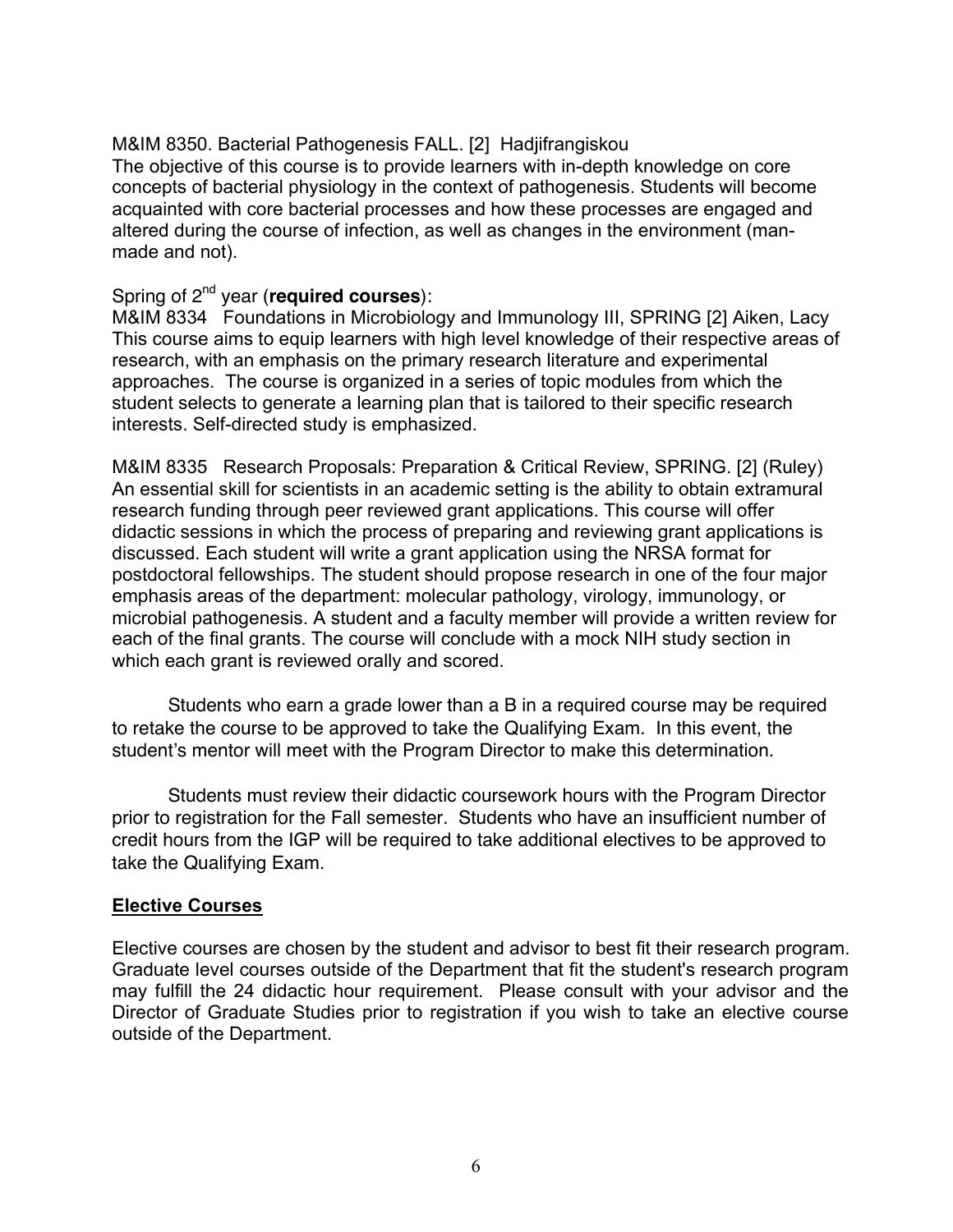#### **Reading List (due April 1)**

Each student shall submit a mentor-approved reading list to the GEC by April 1 of his/her second year. This document shall list the authors, titles, and journal citations of at least 50 primary papers and reviews selected to enhance the student's understanding of their research project, related concepts, and relevant techniques. Papers on this list should be chosen in collaboration with the student's mentor, and the mentor should indicate by signature or email to the Director or Graduate Studies that s/he has approved the list. Students are highly encouraged to thoroughly study these papers in preparation for the Qualifying Exam. The scientific knowledge provided by a thorough reading of these papers on the list should significantly aid the student in the development of the Research Proposal and in the selection of faculty to serve on the thesis committee.

By **June 1**, students shall submit an **Annotated Reading List** in which the original list has been updated with a sentence or two describing the major findings and significance. The format of this should be similar to that used in reference lists in Current Opinions review articles.

#### **Pre-Qual Meeting (August 1)**

The Pre-Qual meeting should be held before August 1 of the second year of graduate studies. This meeting is intended to provide faculty feedback on the student's research prior to the Qualifying Exam and first Research-in-Progress seminar, and to encourage students to begin discussing their research projects with faculty other than their advisors. Students select two or three faculty in addition to their advisor and scheduling the meeting (checking with the Educational Coordinator to avoid departmental conflicts). At the meeting, the student will give a presentation approximately 30 minutes in length, allowing 30 minutes or so for discussion so that the meeting can be completed within one hour. **The focus of the presentation should be on the experiments the student has performed in the laboratory and possible Specific Aims for a Thesis Proposal.** The presentation should provide sufficient background information that the committee can understand the data and/or Specific Aims that are presented, but a heavy emphasis on background material is discouraged. The **Research Advisor** will serve as moderator of the meeting to ensure it runs smoothly and is completed in a timely manner. Although the Pre-Qual meeting is not an examination, the mentor should send a brief report of the meeting to the Director of Graduate Studies following the meeting, stating any concerns regarding the student's readiness to develop his/her research proposal. A template form is available for this purpose. Any apparent issue that may affect a student's ability to take the Qualifying Exam should be discussed with the DGS.

#### **Ph.D. Committee (selections due by August 15)**

Each student shall select a Ph.D. Dissertation Committee consisting of four or five graduate faculty members other than the student's research advisor. A form will be provided for this purpose. Two to four faculty members should have appointments in the Department of Pathology, Microbiology and Immunology (including the advisor). The Graduate School requires that at least one of the committee members not be a faculty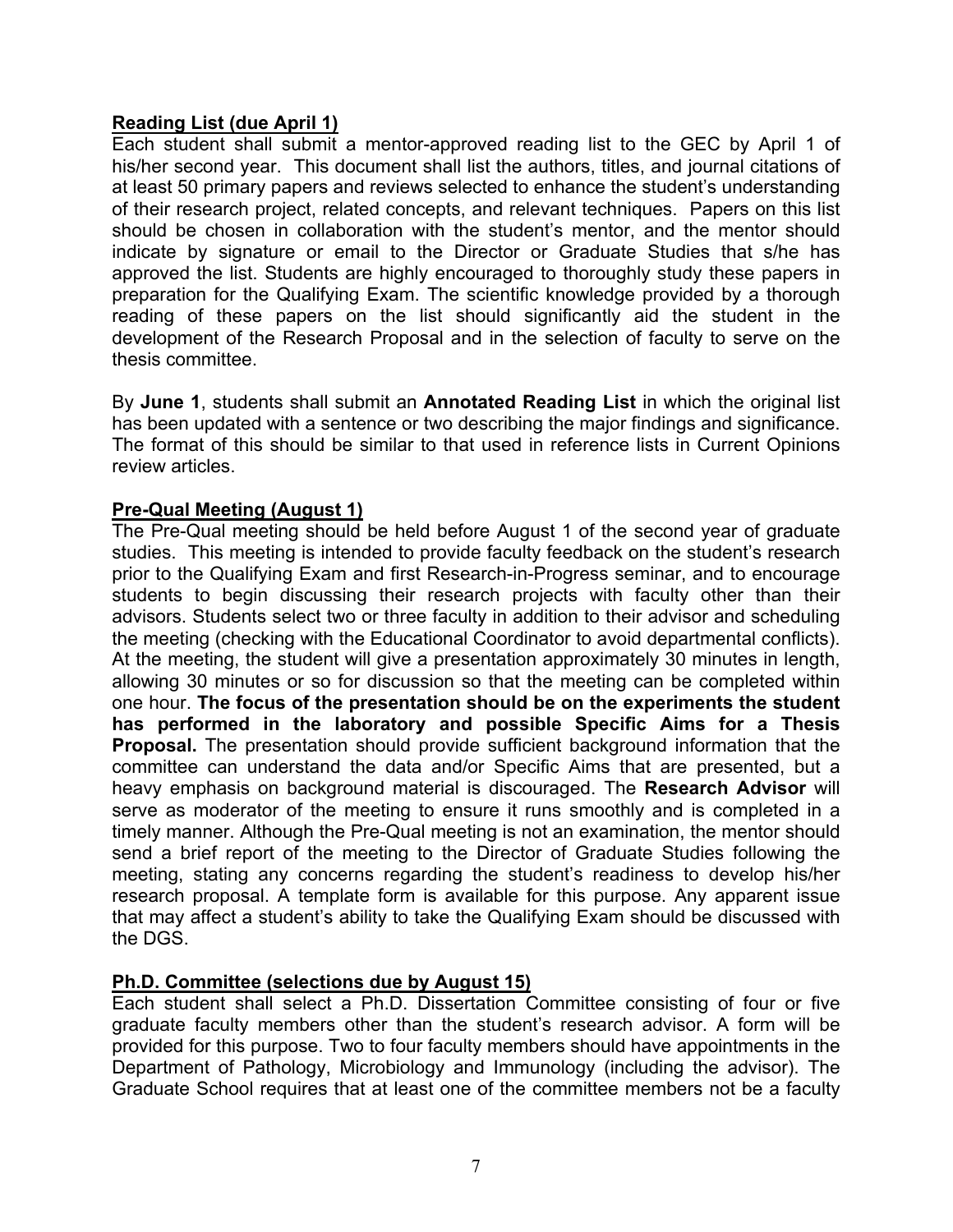member who trains students in the student's home program (Microbiology and Immunology). However, such persons may be faculty in the Department of Pathology, Microbiology and Immunology. Clinical faculty may serve on committee meetings with approval from the DGS and the Graduate School. Faculty from other institutions may serve on the committee, but they must be approved by the GEC and be available to attend the Qualifying Exam, committee meetings, and Dissertation Defense. Unfortunately, the Program cannot support the travel expenses of such members.

Once approved, the Ph.D. Dissertation Committee functions to:

- 1. Conduct the Qualifying Examination.
- 2. Provide guidance during the development of the student's dissertation research via biannual Thesis Committee meetings.
- 3. Approve the subject of the dissertation.
- 4. Read and approve the written dissertation.
- 5. Administer the dissertation defense.

Each student must submit a list of proposed committee members (approved by the mentor) **and an Abstract/Specific Aims page describing the thesis project to the DGS by August 15** of the third year of graduate study. The format of the document shall be similar to that learned in the required Research Proposals course completed in the second year of graduate study. The GEC will evaluate the proposed committee for each student and may recommend substitutions or additions. The student may appeal this recommendation by writing a letter to the Director of Graduate Studies further justifying the original selections. Any real or potential conflicts of interest, such as committee members who are also collaborating with the mentor, or authority relationships between mentor and other committee members, must be disclosed to the Director of Graduate Studies and a plan for managing such conflicts provided by the mentor.

When the proposed Dissertation Committee is approved by the GEC, the student and mentor are notified, and the information is forwarded to the Dean of Graduate Studies and Research for official appointment of each member. At this juncture, the student shall distribute the proposed Abstract / Specific Aims to the committee members for consideration. It is strongly recommended that the student meet with each member of the committee to discuss the Aims prior to developing the Thesis Proposal. **Students should obtain evidence of approval of their Abstract / Specific Aims by each of their committee members by September 15** of the third year. **A date for the QE should be set by October 1 of the third year and the QE must take place by November 1** of the third year. As final preparations are made, **the date, time and location of the QE must be submitted to the Education Coordinator at least three weeks in advance of the examination**. If the student finds it impossible to schedule the Qualifying Exam by Nov. 1, the mentor shall inform the DGS of the reasons for this and request permission for late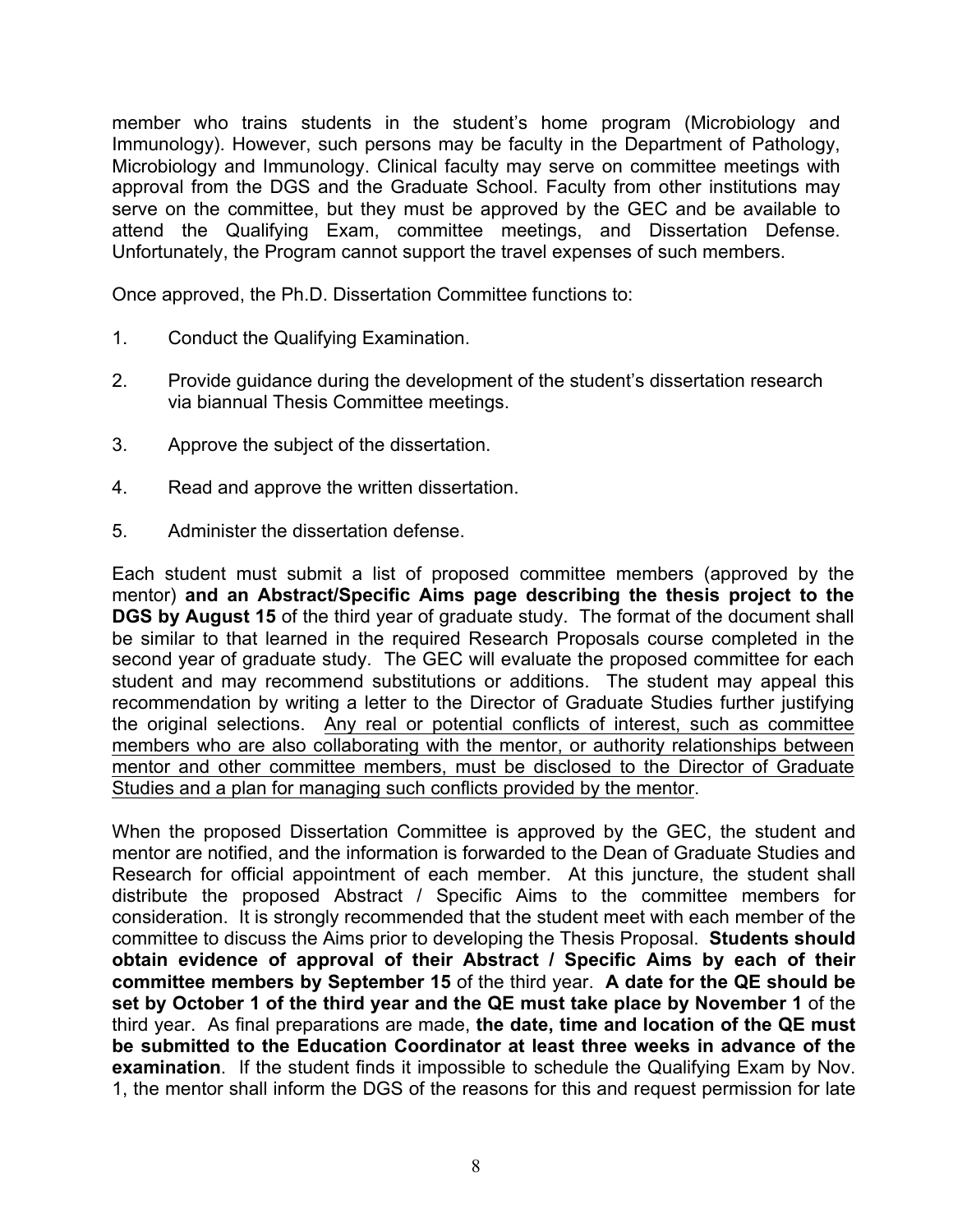administration of the QE.

#### **Qualifying Examination**

The purpose of the Qualifying Examination (QE) is to test: the student's knowledge in their field of specialization and critical thinking and analytical skills.

The examination is conducted by the student's Ph.D. committee. The exam requires the student to submit a written dissertation proposal, followed by an oral defense of the proposed thesis. One purpose of the examination is to ensure that the student, advisor, and thesis committee have well-defined concepts of what the dissertation project involves and how it will be conducted. This should prevent such unfortunate situations as: 1) The student floating from project to project for several months or years with only a vague notion of his/her objectives and 2) the dissertation committee belatedly recommending major changes in direction after one or two years of work by the student.

The major criteria employed by members of the Dissertation Committee while conducting the examination include the ability of the student to pose a scientific question, formulate hypotheses, develop reasonable strategies to test a hypothesis, anticipate experimental outcomes, and accurately interpret these potential outcomes. Acquisition of such skills is a crucial prerequisite for success in any scientific environment and must be developed and evaluated.

After the date for the QE is set, the Education Coordinator will communicate this information to the Graduate School (at least three weeks prior to the exam). **A copy of the proposal must be given to each member of the Committee at least one week in advance of the scheduled exam**.

#### **Format of the QE**

The QE is based on the written dissertation proposal submitted by the student and their understanding of the project and relevant scientific literature. The exam includes an oral presentation and discussion of the problem under study within the context of the specialized field of research (see next section). The student shall meet with their Committee Chair prior to the QE to discuss the expectations and process of the examination. Typically, the chairperson will ask the student to prepare a presentation of approximately 30 minutes in length. The committee will ask questions throughout this presentation for 90 minutes, about background, experimental approaches, protocol design, statistical analysis, anticipated outcomes and interpretations. Following the oral questioning, the student leaves the room while the committee determines the outcome of the QE.

If the student is passed at the QE, s/he becomes a Ph.D. Candidate. This is not an "automatic" step in graduate education. Rather, it is an objective of the formal examination to discern whether a student can go beyond a satisfactory performance in didactic course work (grade point average of 3.0 or better) and competently articulate hypotheses, outline research strategies, anticipate experimental outcomes, and provide well-reasoned and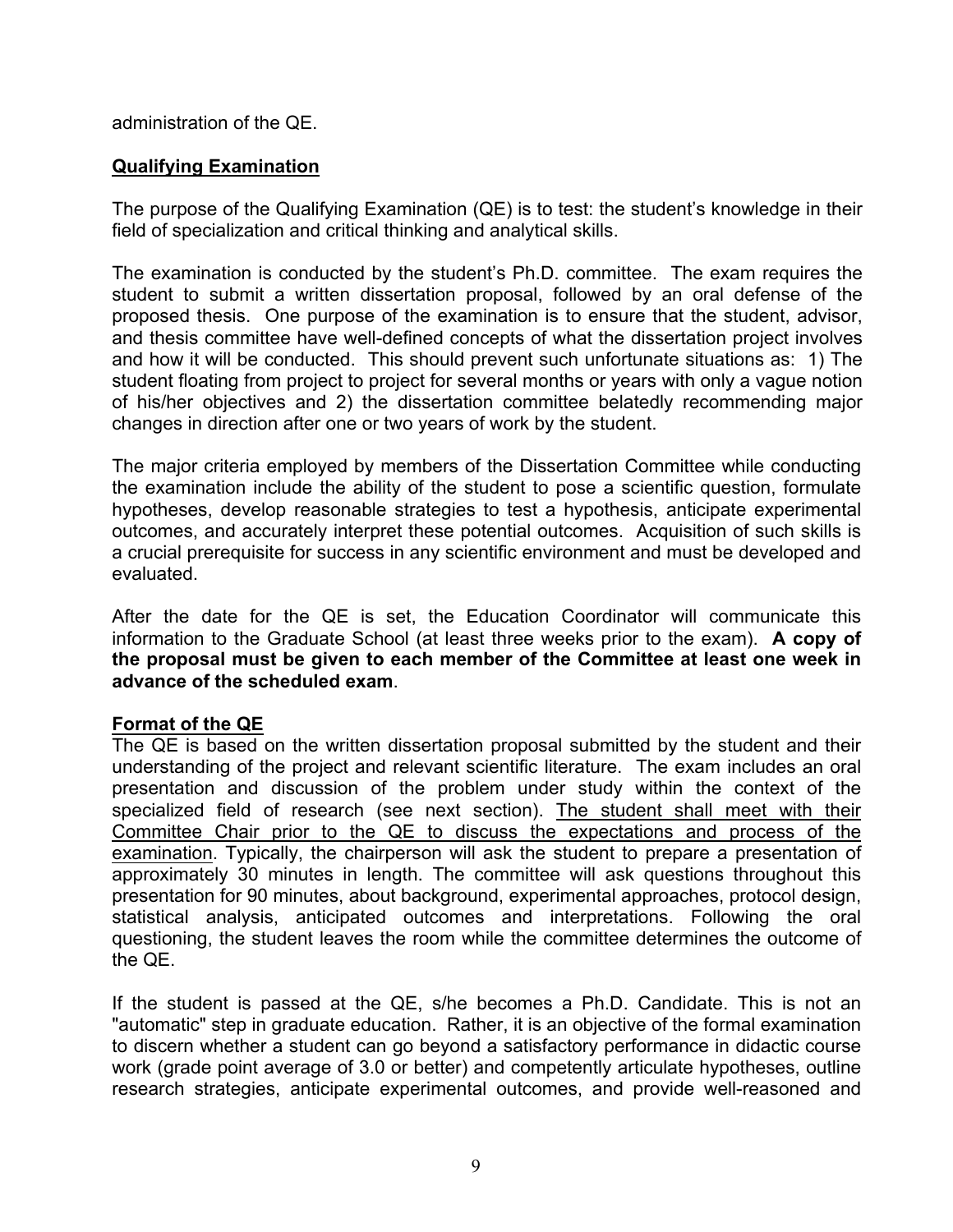accurate interpretations. Until the Thesis Committee is satisfied that these objectives have been met, candidacy will not be granted. Disapproval of the proposal or an inadequate performance by the student in the oral examination may necessitate a redrafting and second defense of the student's proposal. Failure by the student to pass the QE on the second attempt will result in dismissal from the Ph.D. program. Upon successful passage of the QE, the Ph.D. Dissertation Committee recommends the student for candidacy by forwarding the results of the QE to the Dean of the Graduate School. The Chairperson of the committee shall provide a signed copy of the exam outcome to the Educational Coordinator immediately following the QE.

#### **Research Proposal**

Before beginning work on the Abstract/Specific Aims page, the student and advisor should thoroughly discuss the direction that the thesis work will take and how the stated objectives will be achieved. The involvement of the advisor at this planning phase is essential, as it represents a critical component of the mentor-junior scientist dialogue that should continue throughout the dissertation research. Although a cooperative effort between student and advisor is strongly encouraged during the development of ideas, **it is the responsibility of the student to write and defend the thesis proposal. While the advisor may review the student's document prior to submission to the Committee, the document should primarily represent the work of the student, not the mentor**. Prior to the examination, the mentor will be asked to comment on the level of input provided to the student during the preparation of the proposal.

The written Research Proposal shall be no more than 10 pages in length (excluding references), single-spaced, with margins no smaller than 0.5 inch. The requirements below were adapted from the Instructions for PHS 416-1 (Application for the Ruth L. Kirchstein Individual NIH Postdoctoral Fellowship Application).

- 1. Title: Choose a descriptive title that is specifically appropriate.
- 2. Specific Aims (one page): List the broad, long-term objectives and the goal of the specific research proposed, e.g., to test a stated hypothesis, create a novel design, solve a specific problem, challenge an existing paradigm or clinical practice, address a critical barrier to progress in the field, or develop new technology.
- 3. Background and Significance (1-2 pages): A brief sketch of background material pertinent to the proposal, a critical evaluation of existing knowledge, and identification of specific gaps that the project is intended to fill.
- 4. Preliminary Studies (1-3 pages): The student should summarize their preliminary results that are relevant to the thesis proposal. The significance of these results should be interpreted in the context of the student's hypothesis.
- 5. Research Design and Methods (4-6 pages): Describe the research design conceptual or clinical framework, procedures, and analyses to be used to accomplish the specific aims of the project. Include how the data will be collected, analyzed, and interpreted, including the use of specific statistical tests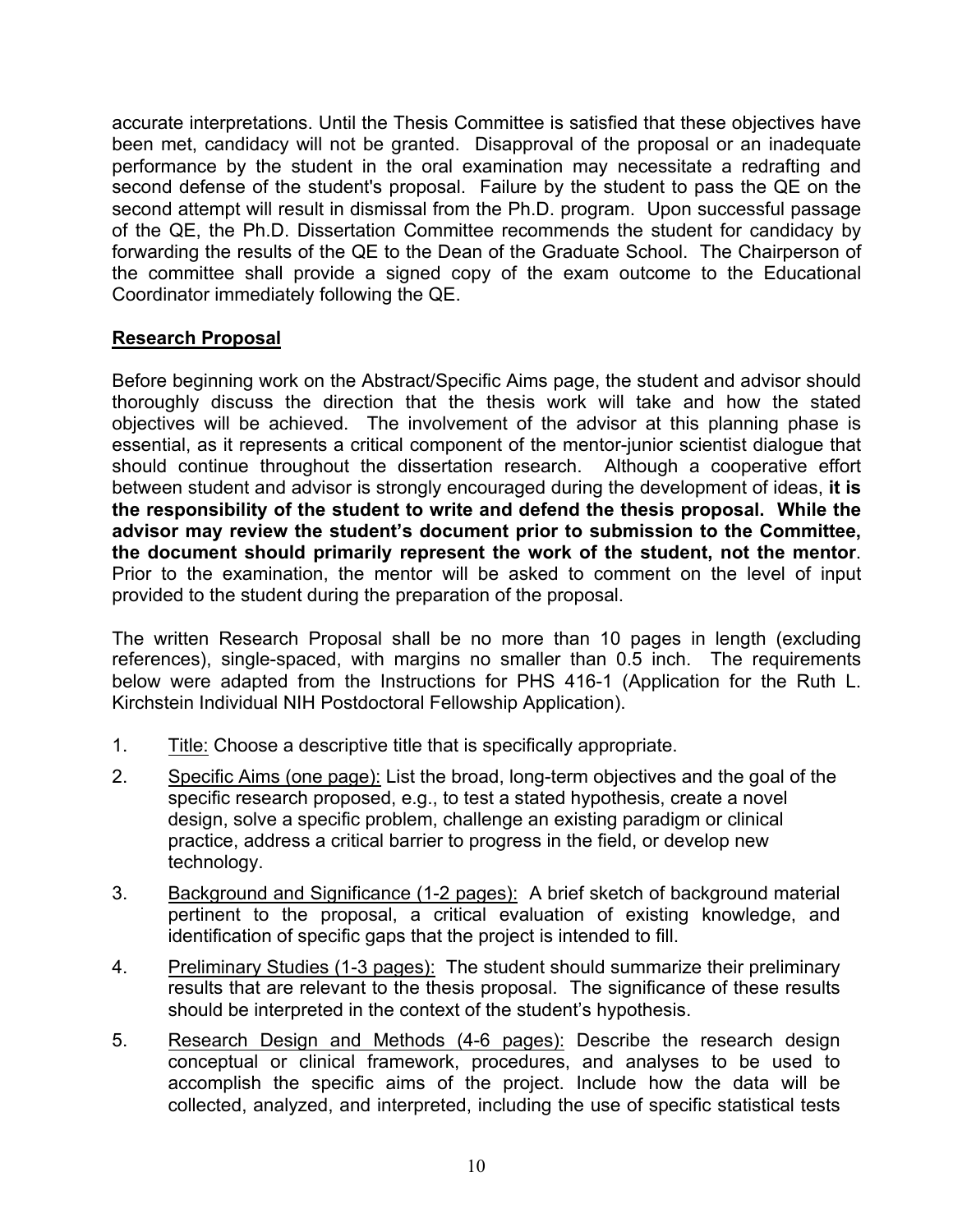and power calculations, where appropriate. Describe any novel concepts, approaches, tools, or technologies for the proposed studies. Discuss the potential difficulties and limitations of the proposed procedures and alternative approaches to achieve the aims. As part of this section, provide a tentative sequence or timetable for the project. Point out any procedures, situations, or materials that may be hazardous to personnel and the precautions to be exercised. If human subjects, vertebrate animals, or infectious agents are involved in the research, state whether the necessary institutional approvals have been obtained.

6. Literature Cited (no page limit): Use Endnote or another standard reference software to format this section. Each reference must include names of all authors (in the same sequence in which they appear in the publication), the article and journal title, book title, volume number, page numbers, and year of publication. Include only bibliographic citations. Follow scholarly practices in providing citations for source materials relied upon in preparing any section of the application.

#### **Biannual Thesis Committee Meetings**

Within six months following passing of the Qualifying Exam, students must hold their first Thesis Committee meeting. It is the responsibility of the student to identify a data and time that the Committee members will be available, and to reserve a room for the meeting and to notify the Education Coordinator of the scheduled meetings. Scheduling can be difficult with faculty who are very busy and travel frequently, so students must be proactive to schedule the meetings well in advance of the six-month deadlines. A minimum of four committee members should be available for the Thesis Committee meeting. In preparation for the meetings, students should prepare a written Progress Report and distribute this to each Committee Member no less than 7 days prior to the meeting. During the committee meeting, the student should describe his/her accomplishments since the previous meeting and outline plans for the next six months of work. Following the meeting, the student will be informed of the Committee's opinion of their progress by the Committee Chair in writing, including any suggestions for improvement. The 9999 course grade will also be determined by the Thesis Committee, in collaboration with the Research Advisor. Students are encouraged to schedule committee meetings before the end of the Fall (Nov to mid-Dec) and Spring (April to early May) semesters, so that the 9999 grades for those terms can be determined at the committee meetings. Note: negligence or procrastination in scheduling committee meetings in a timely manner may result in an Unsatisfactory 9999 grade, which is recorded on the student's transcript.

#### **Milestones for Student Development**

MSD is a series of required tasks designed to encourage students to be proactive in career planning and development. Each activity should also be described in the corresponding biannual progress report and discussed at the committee meeting.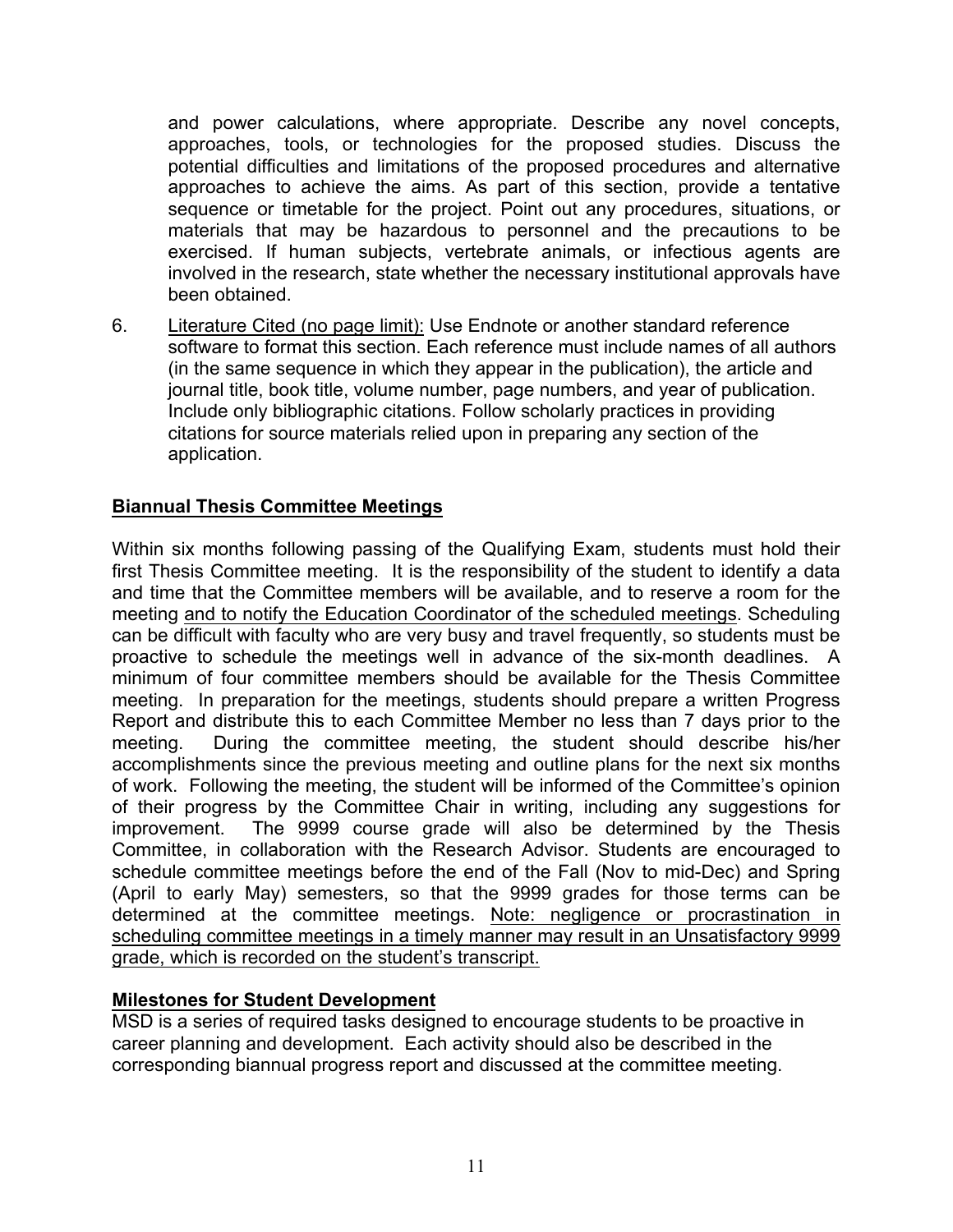1<sup>st</sup> Committee Meeting: connect to committee members and the DGS via LinkedIn and develop a biosketch available for public view.

 $2<sup>nd</sup>$  Meeting: begin the meeting with a 3-minute elevator speech on their work (one slide permitted but not required). Students are encouraged to use this as an incentive to participate in the annual 3-Minute Thesis competition.

 $3<sup>rd</sup>$  Meeting: Student provides a list of 3 faculty members who have been asked to write letters of recommendation for the next stage of their career. Goal is to begin to develop relationships with the respective faculty early on.

 $4<sup>th</sup>$  Meeting: Student discusses one or more options being considered for the next step in their career.

5<sup>th</sup> Meeting: Student presents a detailed plan for approaching the next career following completion of the Ph.D.

#### **Instructions for Research Progress Reports**

The **Progress Report** should be a brief presentation of the accomplishments on the research project since the previous meeting, in language understandable to a biomedical scientist who may not be a specialist in the project's research field. Abbreviations and language that may not be known to the broader scientific community should be clearly defined. In the written report, use the first person singular (i.e. "I") wherever possible, and minimize the use of the pronoun "we."

The Research Progress Report, specifically items A-D, should not exceed two pages and should be distributed to the Thesis Advisory Committee at least one week before the scheduled meeting**.** (Consult your Chair regarding the length recommendation, as s/he may request an expanded report.) The report should follow the outline and numbering system shown below. Tables and figures that summarize key accomplishments are encouraged and may be provided as appendices.

#### **A. Specific Aims**

The aims, as currently formulated, may differ in scope from those stated in the original Research Proposal, because of specific findings or changes in priorities. If the aims have not been modified, restate them here in one-sentence form. If they have been modified, give the revised aims and the reason for the modification.

#### **B. Studies and Results**

Describe the studies directed toward specific aims since the previous meeting and the positive and negative results obtained. If applicable, address any changes to the innovative potential of the project. If technical problems were encountered in carrying out this project, describe how your approach was modified. *This section must be written so that it is clear exactly what you have accomplished since the previous committee meeting.*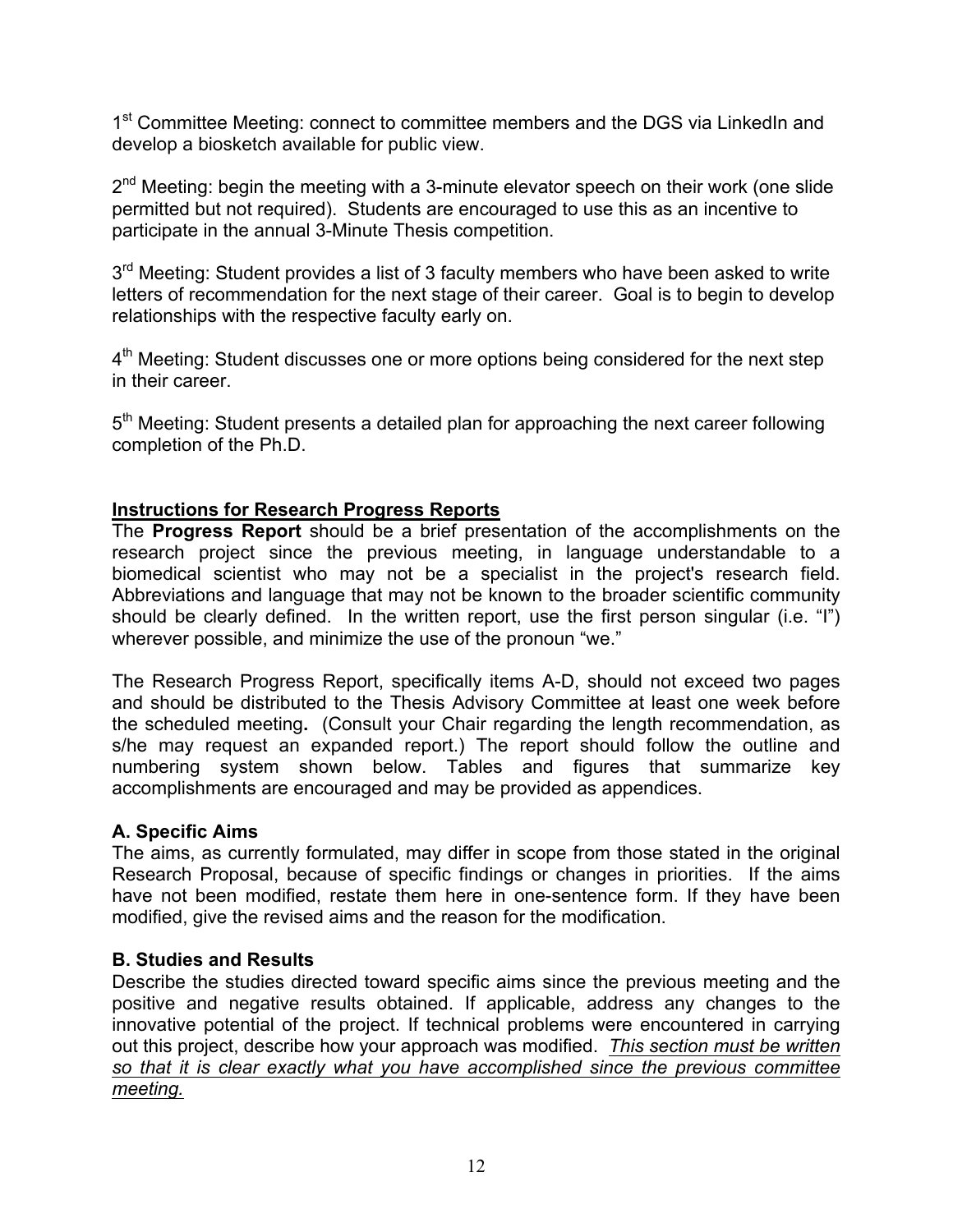#### **C. Significance**

Emphasize the significance of the findings to the scientific field and their potential impact on health.

#### **D. Plans**

State your specific research goals during the next six months of the project.

The two-page guideline applies only to items A-D. The following sections may be on additional pages:

#### **E. Publications**

List your manuscripts published, in press, submitted, or in preparation that are relevant to the Research Proposal.

#### **F. Meeting Attendance and Presentations**

List any scientific meetings you have attended, and whether you presented a poster or talk.

#### **G. Teaching and Mentoring Activities**

Briefly describe any of your activities related to teaching and mentoring, including classroom and laboratory teaching, training others in the lab, including visiting faculty, postdocs, graduate students, and undergraduates.

#### **H. Collaborations**

Briefly describe any collaborations you have engaged in that do not fall within the scope of your research project.

#### **I. Milestones for Career Development**

Describe your efforts toward accomplishing the Milestone corresponding to the particular committee meeting.

#### **Grading Process for 9999 Research Course**

Passing of the Qualifying Exam results in formal advancement to Ph.D. candidacy, after which the student is enrolled in 9999 research course each term (winter, spring, and summer). The Graduate College requires that a grade of Satisfactory or Unsatisfactory be assigned for the 399 course for each academic term prior to completion of the Ph.D. requirements. The grade is based on an assessment of whether a student has made sufficient progress toward the Ph.D. in that term, and is by nature subjective. To ensure that the grading is performed as fairly as possible, Microbiology and Immunology has established that 9999 grades are to be determined by the dissertation committee rather than the advisor alone. Although 9999 grades are not used to calculate the GPA, they are included on the transcript and thus remain part of the student's academic record. **Three U grades automatically result in dismissal from graduate school.**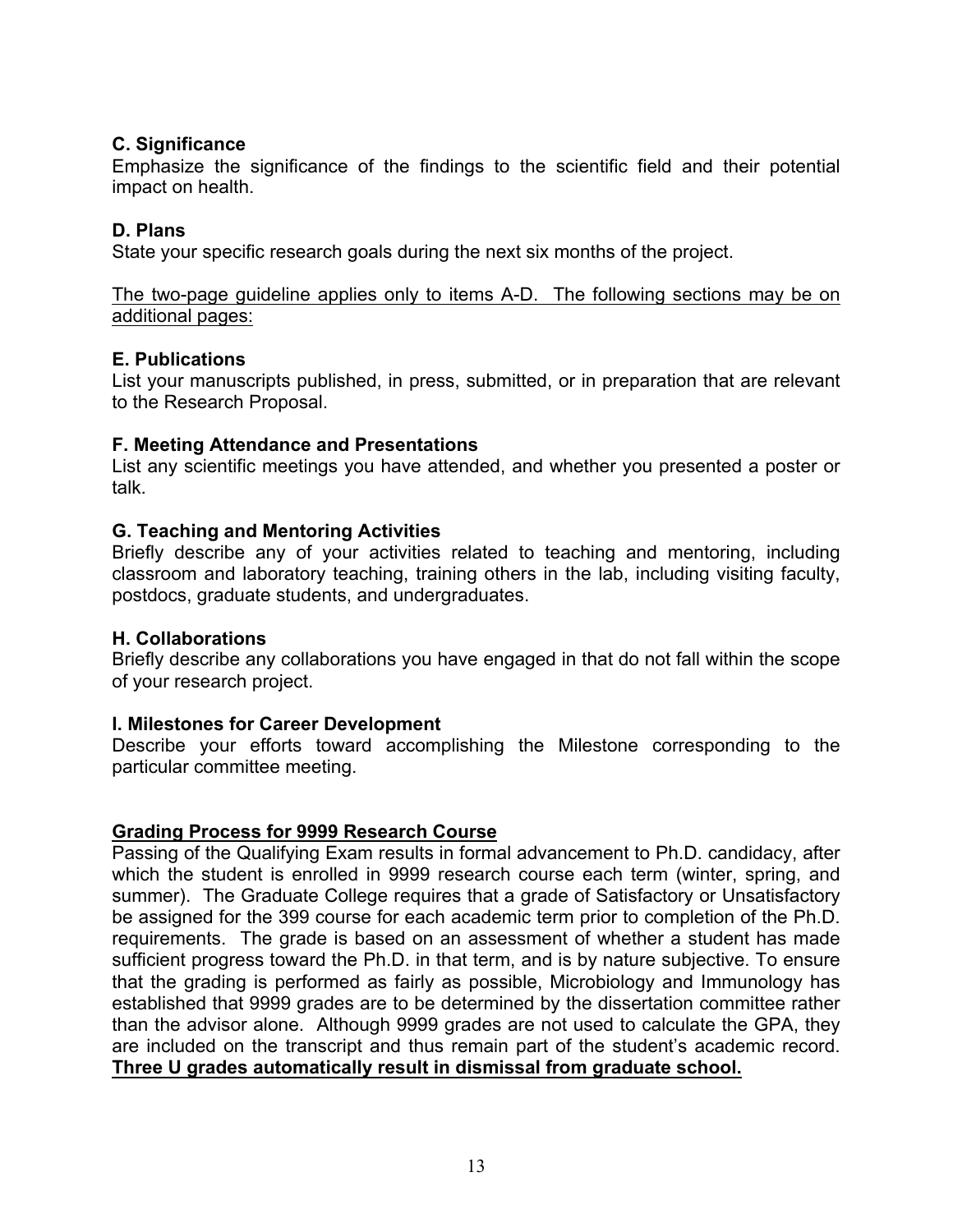#### **Teaching**

Teaching is an important component of our training program and builds skills that are invaluable for careers of many kinds. To enhance the graduate education experience, all fourth-year MHI students are expected to participate as teaching assistants (TA's) in the laboratory section of the Medical School Microbiology and Immunology Course. This course is now offered to first-year medical students in the fall semester and involves a series of laboratory exercises. For each exercise, the student participates in a short preparatory session (one hour), followed by a three-hour commitment to the laboratory itself over the next two days. The total commitment is about 25 hours over 3 weeks in the Fall semester. A student who demonstrates outstanding teaching skills is selected as head TA for the course in a following year and provides critical assistance in the design and implementation of each exercise. Questions regarding the content or coordination of the laboratory sessions should be directed to the Laboratory Section Director (Dr. Chris Aiken).

#### **Additional Teaching Opportunities**

Senior graduate students  $(3^{rd}-5^{th}$  year) may be invited to give methodology-related presentations during the didactic sessions of the Foundations courses, and may participate as group discussion leaders in various modules offered to first year IGP students. Flextime directors will contact eligible students early in the spring semester. Participation is voluntary. Additional opportunities may be sought through the Center For Teaching at Vanderbilt University (www.vanderbilt.edu/cft).

#### **Dissertation**

In a way, the writing of the dissertation may begin the day a student chooses a topic for thesis research. Nonetheless, before the document is prepared, the student should obtain the current version of the Graduate School's official instructions for dissertations. During the development of the dissertation, the mentor and student must review and edit the text together on a chapter-by-chapter basis. In general, the dissertation should contain only the original research of the student. In instances in which some aspects of the work were performed collaboratively, experiments that were performed by other individuals should be clearly indicated with appropriate attribution. It is not acceptable to include entire bodies of work (e.g. from publications) in which the student played a minor part as chapters in the dissertation. To facilitate discrimination of which aspects of the work were performed by the student, appropriate use of the first-person singular pronoun (i.e., "I") is encouraged in the text of the dissertation. Each student must notify the Education Coordinator of the dissertation title, defense date, time, and place **at least three weeks** in advance of the defense to allow time for notification of the Graduate School. The scheduling of the defense must be done in communication with the mentor, committee members, and Educational Coordinator to avoid conflicts. Once both the mentor and the student concur that the dissertation is complete, a copy should be provided to each member of the Thesis Committee. The committee members should be asked to evaluate a document that the student and thesis advisor concur is the final draft. This final draft should be distributed to the committee **at least two weeks** before the defense. The Dissertation Defense includes the written dissertation and an oral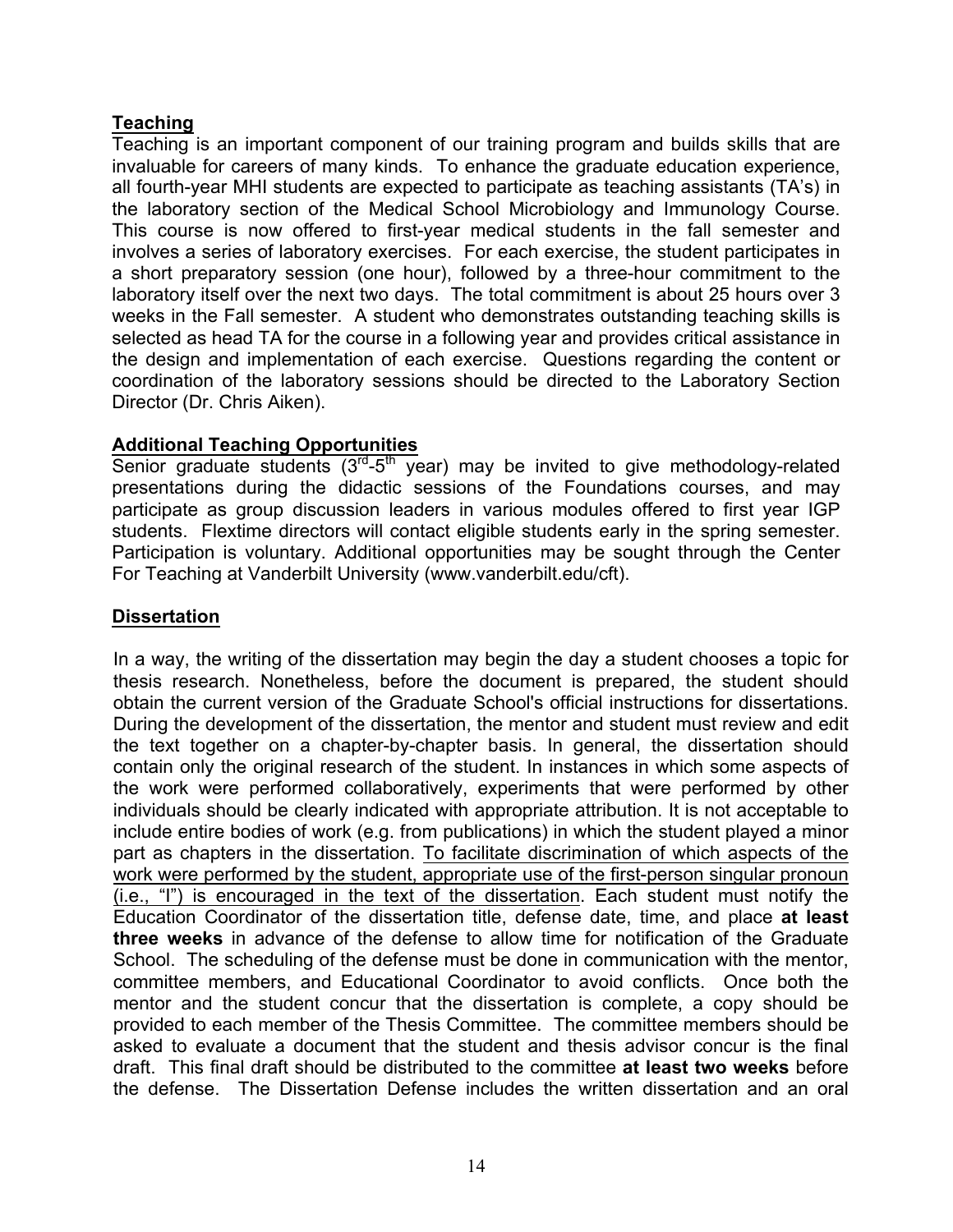defense. Successful completion of both requirements, followed by approval of the dissertation by the Graduate School, results in awarding of the Ph.D. degree.

#### **Oral Defense**

The PhD Defense is divided into two parts. In the first part (Closed Defense), the student will submit their written dissertation to the committee two weeks before the scheduled meeting. The dissertation must be read and approved by the mentor prior to distribution. The Closed Defense (CD) must be scheduled such that a minimum of four committee members can attend. Upon receipt of the dissertation, the committee will immediately examine the document (within 1-2 days), and if it is incomplete or of poor quality, the Chair will notify the student that the meeting must be cancelled and the student will have to reschedule it *after submitting an improved version of the dissertation*. The Chair will communicate to the student the changes that are necessary.

If, after initially examining the dissertation, the committee decides to proceed with the CD, the committee will read the dissertation thoroughly with the goal of informing the changes of improvements that will be necessary for approval. These changes will be communicated at the Closed Defense meeting. At the CD, the student will also be examined orally on their understanding of the research and familiarity with the relevant literature. The student shall consult the committee Chair in advance for specifics regarding the format of the meeting, which may involve an oral presentation.

Permission to schedule the Open Defense (OD) seminar will be determined by a simple majority vote of the committee members at the CD, including the mentor. If the vote is a tie, permission will not be granted. If the dissertation is satisfactory (i.e. deficiencies are minor and the student can easily correct these) and the student demonstrates satisfactory knowledge of their research, permission to schedule the OD will be granted. In the event permission is not granted, the committee will communicate the deficiencies that must be corrected prior to scheduling the OD.

Two weeks prior to the OD, the student shall submit the final version of the dissertation to the committee, with the changes from the original version clearly indicated (e.g. via the "compare documents" or markup feature in MS word), and bring the title pages to the defense for signature. Following the OD there will be a brief meeting during which the committee signs the Graduate School form and, if approved, the Dissertation Title Page.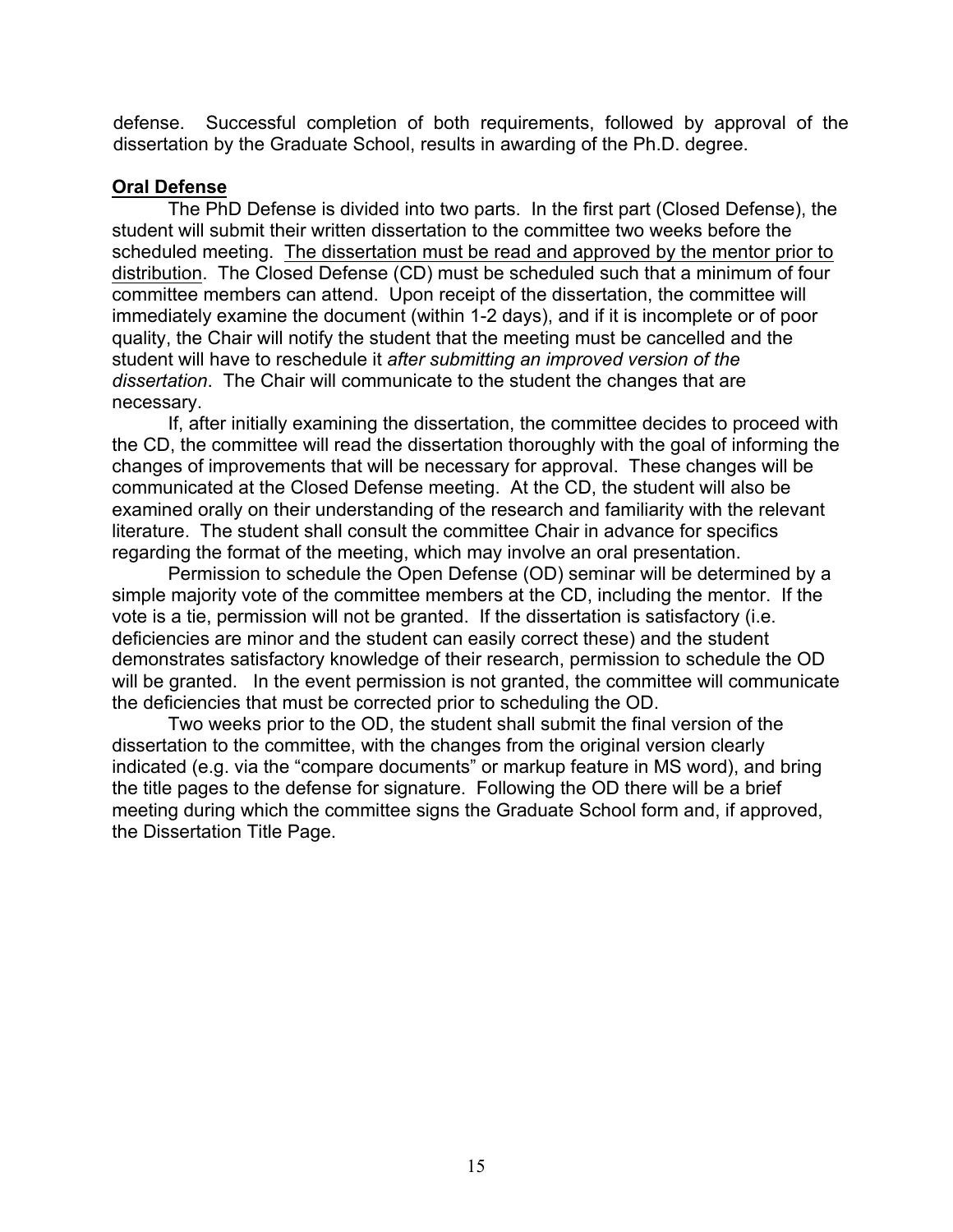| <b>OVERVIEW OF THE Ph.D. PROGRAM</b> |        |           |           |   |        |        |  |  |  |
|--------------------------------------|--------|-----------|-----------|---|--------|--------|--|--|--|
| <b>Requirement</b>                   | Year 1 | Year 2    | Year 3    |   | Year 4 | Year 5 |  |  |  |
| <b>IGP</b>                           |        |           |           |   |        |        |  |  |  |
| <b>Required Courses</b>              |        |           |           |   |        |        |  |  |  |
| <b>Electives</b>                     |        |           |           |   |        |        |  |  |  |
| <b>Reading List</b>                  |        | Due Apr.1 |           |   |        |        |  |  |  |
| <b>Annotated Reading</b>             |        | Due June  |           |   |        |        |  |  |  |
| List                                 |        |           |           |   |        |        |  |  |  |
| <b>PreQual Meeting</b>               |        | By Aug.1  |           |   |        |        |  |  |  |
| <b>Selection of Thesis</b>           |        |           |           |   |        |        |  |  |  |
| Committee and                        |        | By Aug.   |           |   |        |        |  |  |  |
| Submission of                        |        | 15        |           |   |        |        |  |  |  |
| <b>Specific Aims</b>                 |        |           |           |   |        |        |  |  |  |
| <b>Approval of Abstract</b>          |        |           |           |   |        |        |  |  |  |
| and Aims by Thesis                   |        |           | Due Sept. |   |        |        |  |  |  |
| Committee                            |        |           | 15        |   |        |        |  |  |  |
| Set Date for QE                      |        |           | By Oct.1  |   |        |        |  |  |  |
| <b>Take QE</b>                       |        |           | By Nov.1  |   |        |        |  |  |  |
| <b>Give RIP</b>                      |        |           |           |   |        |        |  |  |  |
| <b>Teach Med Micro</b>               |        |           |           |   |        |        |  |  |  |
| <b>Thesis Committee</b>              |        |           | ✓         | ✓ | ✓      | ✓      |  |  |  |
| Meetings                             |        |           |           |   |        |        |  |  |  |

## **Training Grants**

Upon entry into the Department of Microbiology and Immunology, a student may be selected for appointment to an NIH training grant. Each student should meet with the Director of the corresponding training grant to be informed of any specific academic requirements. When the requirements of the specific Training Grant appear to be in conflict with the M&I Program requirements, the student should discuss the situation with the Director of Graduate Studies to resolve the conflict.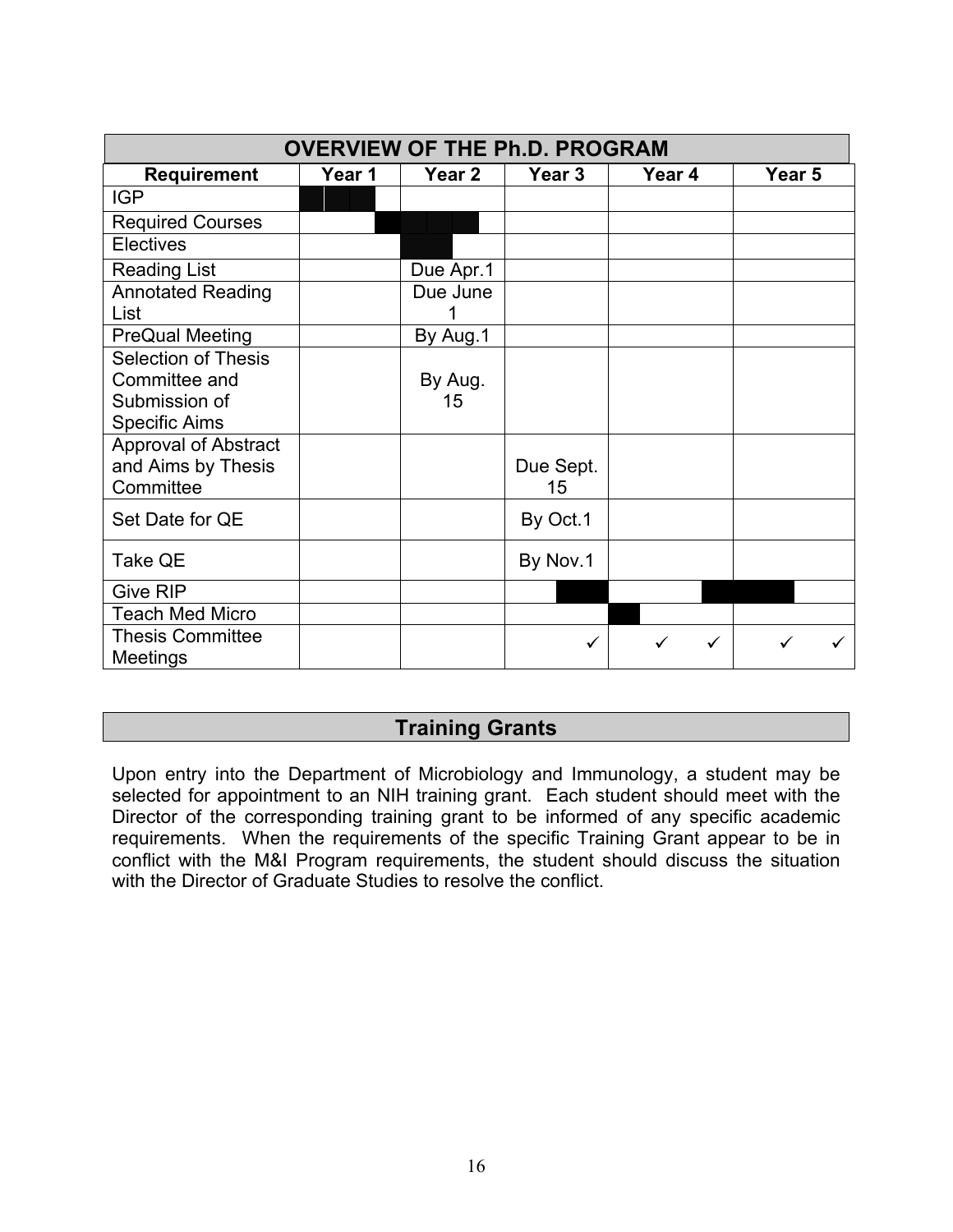## **SEMINARS**

Effective communication is essential for progress in science and nearly any scholarly endeavor. Seminars are the ideal forum for scientific debate and for the development and refinement of communication skills. Attendance and participation in seminars is essential for honing such skills, for becoming informed on important topics, and most importantly, for learning by example how to construct and test a hypothesis.

Graduate students in Microbiology and Immunology are expected to:

- 1. Attend and participate in the **Research in Progress (RIP)** seminar series. Department faculty and staff have carefully organized the RIP seminar series to provide students with a forum to present their research accomplishments. The experience is critical for learning to develop and present scientific seminars (25 45 minutes in length).
- 2. Attend and participate in **Departmental Retreats and Symposia**. The retreats provide an opportunity to develop skills for presentation of research at scientific meetings (both talks and posters).
- 3. Regularly attend seminars in areas related to their scientific interests. The PMI seminar series hosts speakers in both basic and clinical research disciplines. Students are also encouraged to attend the Discovery Lectures as well as lectures in other areas relevant to their research.

Students are also expected to fulfill all training requirements of the particular Training Grant to which they are appointed, including courses and seminars.

#### **Research In Progress Seminar Guidelines**

- **The student shall submit an abstract via email to Lorie Franklin two weeks prior to the scheduled date of presentation.** The Abstract must be reviewed and approved by the mentor prior to submission. Submission of the abstract is the student's responsibility and that he/she will not receive multiple reminder emails.
- **The format of the abstract should be approximately five simple, declarative sentences in Scientific American style.** As a general guideline, the Scientific American style is set-up as follows: **Sentence 1** should be a broad statement of the problem that includes its biological significance. **Sentence 2** should state the hypothesis that is tested. **Sentence 3** should state how the hypothesis was tested (this may include description of the technology used to address the problem). **Sentence 4** should state the major result(s) of the experiments. **Sentence 5** should state the conclusions drawn from the results and the implications in the context of the biological significance stated in sentence 1.

Below is a sample abstract: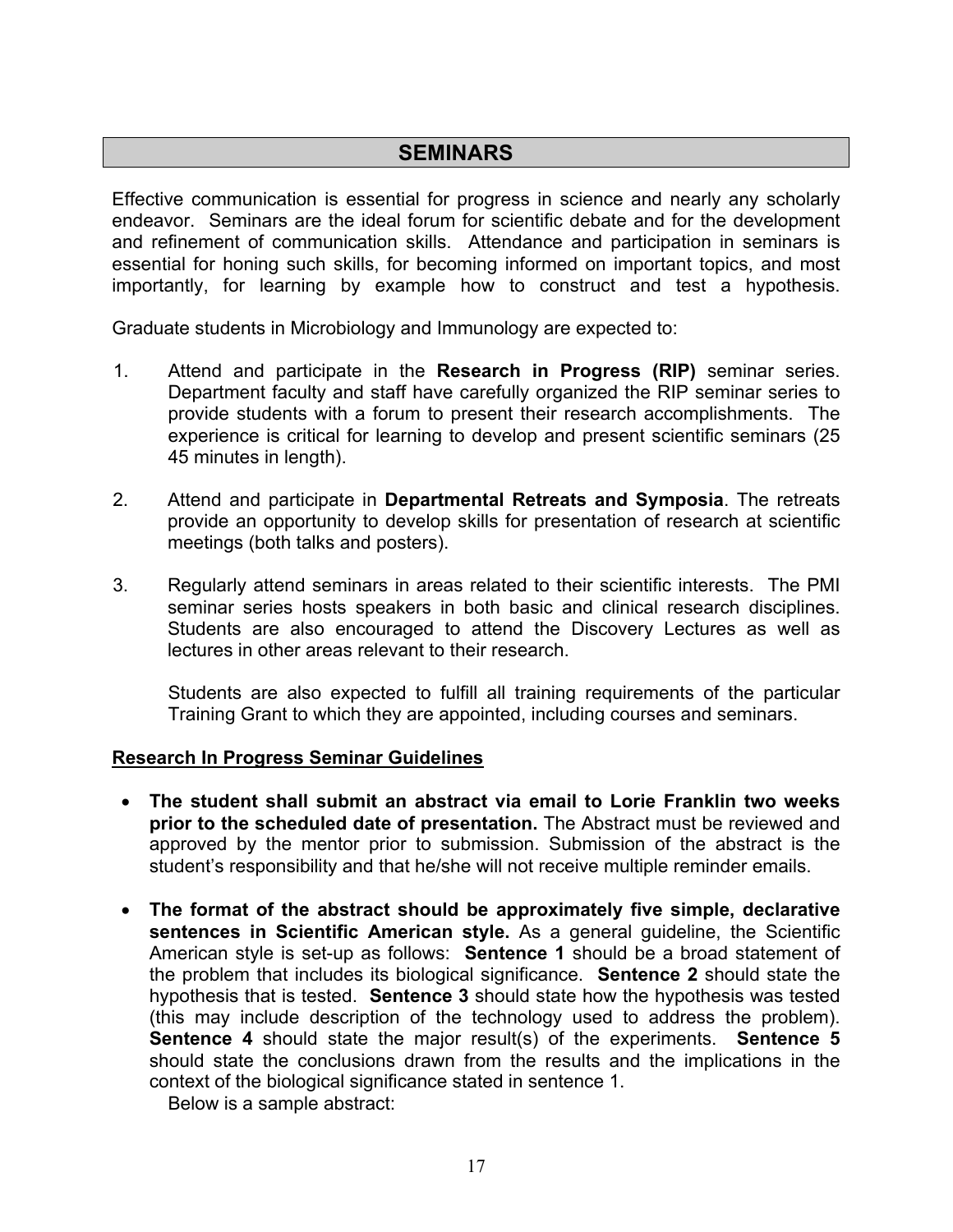#### **Structural Analysis of** *Clostridium difficile* **Toxin A**

The pathogenesis of *Clostridium difficile* is dependent on the secretion of two large homologous toxins, TcdA and TcdB. The actions of these toxins are mediated by four functional domains: receptor-binding, pore-forming, autoprotease, and glucosyltransferase domains. Crystal structures exist for a portion of the TcdA receptor-binding domain, the TcdA autoprotease domain, and the TcdB glucosyltransferase domain, but there is no structural information for the pore-forming domain or how the four domains interact with each other. We have visualized the native TcdA holotoxin by negative stain electron microscopy, determined its threedimensional structure by random conical tilt, and mapped the organization of the TcdA functional domains within this structure. These data provide a structural framework for understanding the interactions TcdA and TcdB make with host cells and the role of these toxins in pathogenesis.

- **For the first RIP, students should prepare 25 minute talks, two of which may be given during the hour. A student's second RIP talk should be 45 minutes in length**. These time limitations permit questions during and after the seminar within the one-hour time frame. While the seminar should be moderated by the host (see below), it is also the presenter's responsibility to control the flow of his/her seminar. Thus, it is important to allow sufficient time for pertinent questions during the seminar, but the speaker should also minimize irrelevant tangents that are not pertinent to the seminar.
- **Speakers are to be hosted by the previous week's RIP speaker** (e.g., if John Smith is presenting in week 1 and I am presenting in week 2, it is John's responsibility to introduce me and moderate questions for my presentation.) Hosting duties include introducing the speaker (provide a brief background of the presenter's education, etc.), and regulating the flow of questions during the presentation and post-seminar session. A good moderator maintains the "flow" of the seminar and enhances the effectiveness of the presentation. Because some faculty may interrupt with questions, presenters and moderators are encouraged to designate stopping points for questions (particularly in 45-minute talks) and may postpone entertaining to some questions in the interest of time.

## **Graduate Student Association (GSA)**

The PMI Graduate Student Association consists of students in the Microbe-Host Interactions and the Molecular Pathology and Immunology programs. The GSA executive council consists of the President, Vice President, Social Chairs (2-3), Student-Invited Seminar Coordinator(s), Treasurer, and a Graduate Student Council (GSC) representative. These officers are elected annually by graduate students in the Program. The primary goals of the GSA are to improve communication between the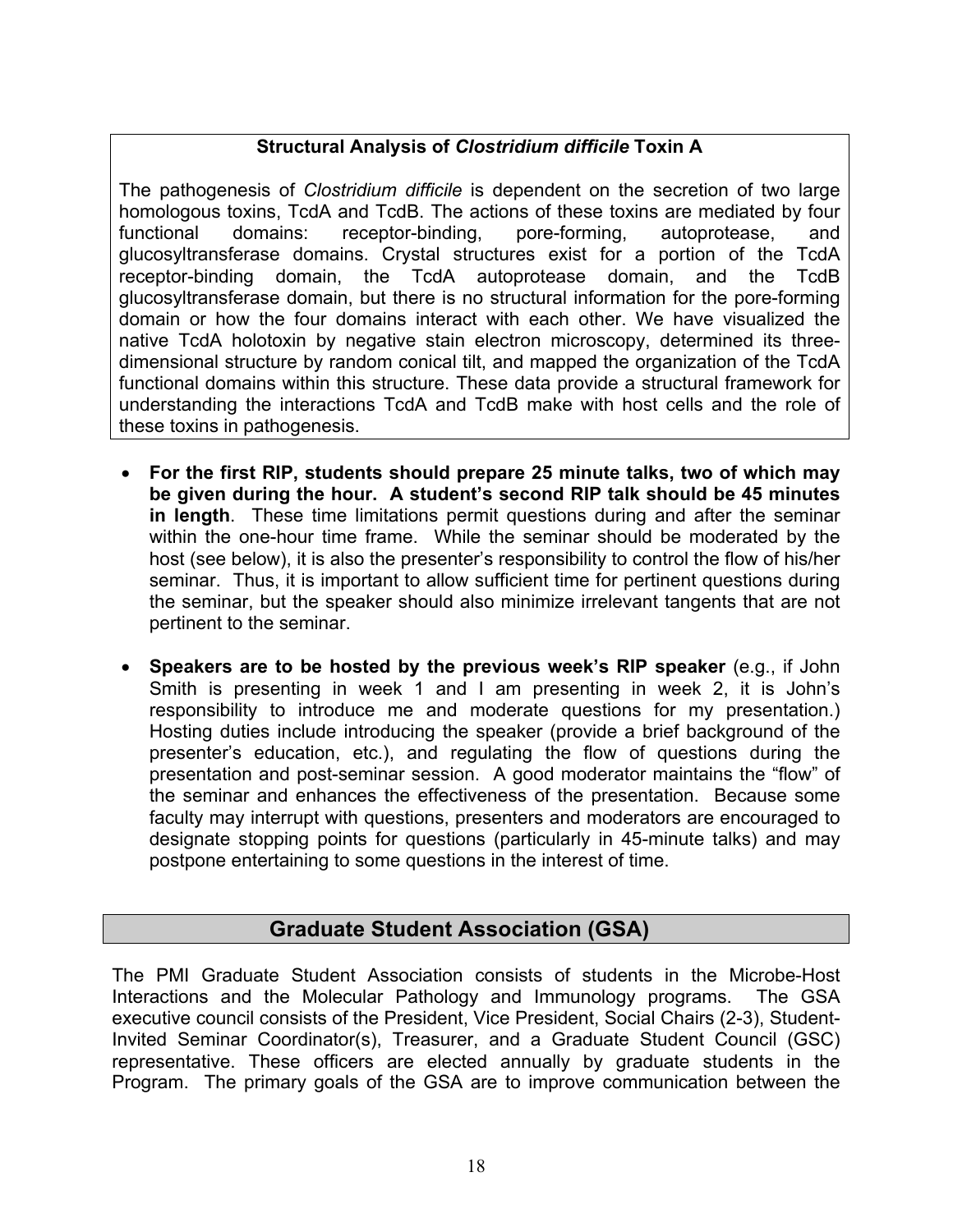student body and the program GECs, to help prepare students for their Qualifying Exams, and to foster communication and social interaction among our students.

The GSA works closely with the DGSs and the GECs to communicate student concerns and suggestions. The GSA executive council attends at least two GEC meetings annually to offer ideas on many aspects of departmental life, including coursework organization, the Qualifying Exams, and scientific retreats.

To assist students with the Qualifying Exam, the GSA administers practice exams in which the third year students present their thesis proposal to the student body and field questions from senior students.

Finally, the GSA works to maintain an enjoyable and supportive social atmosphere within the MHI and MPI Programs. Student-only gatherings with refreshments are held and student nights out are also organized. The GSA may also coordinate outreach events to improve departmental involvement in the greater Nashville community (e.g. Habitat for Humanity). Students are encouraged to participate in GSA-sponsored activities, but they should be careful to avoid participating in extracurricular activities to an extent that would undermine the effectiveness of their research training and progress.

#### **Medical Science Training Program (M.D./Ph.D.)**

A combined course of study leading to the M.D. and Ph.D. degrees is offered though the Vanderbilt School of Medicine and Vanderbilt Graduate School. The program facilitates the development of teachers and medical investigators in clinical and basic medical sciences. Six to eight calendar years are usually required for completion of the combined degree program. All candidates must meet both Medical School and Graduate School requirements and are admitted into the program by the Deans of the two schools upon the recommendation of the Medical Scientist Training Program Committee. M.D./Ph.D. students must pass the Qualifying Examination for the Ph.D. degree and present an acceptable dissertation within their field of study. Full-time study in the program usually begins after the second year in medical school and the student must complete their dissertation research before returning for the third year of medical study.

#### **The Honor System**

The essence of graduate studies in a professional school setting is the student's maturation into a scientist whose competence, creativity, critical thinking and collegiality are built upon a solid foundation of professional ethics and conduct. To this end, strict adherence to the Honor Code of Vanderbilt University is necessary.

The following information concerning the Vanderbilt University honor system was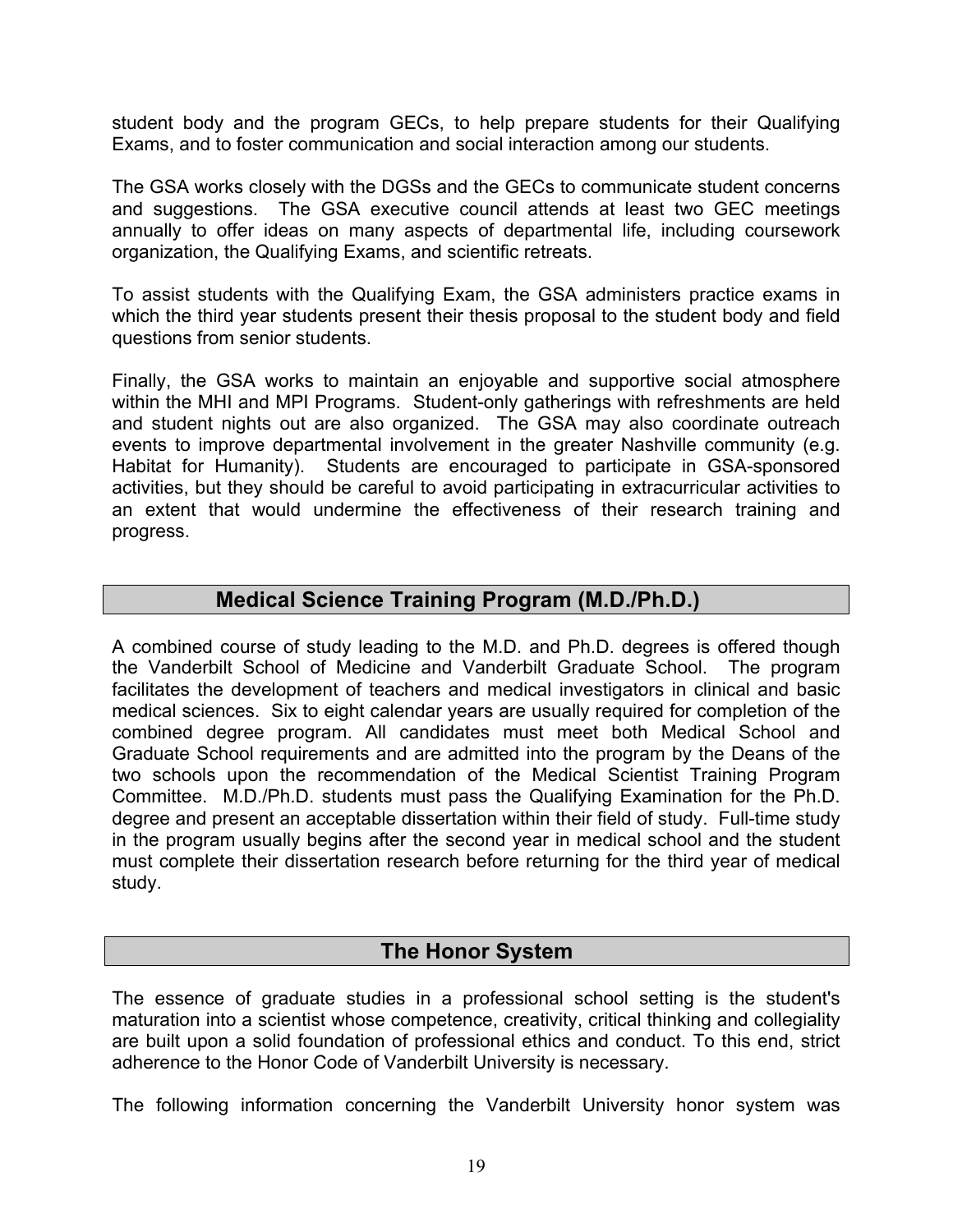excerpted from the Vanderbilt University Graduate Student Handbook:

Graduate and professional students are subject to the jurisdiction of the student body that implements the Honor System in the Graduate School and professional schools - Graduate Honor Council and Student Honor Council of the School of Medicine.

Students are required to acquaint themselves with the provisions of the Honor System. http://www.vanderbilt.edu/student\_handbook/the-honor-system/

The Honor System presumes that all work submitted as part of academic requirements is the original work of the student unless credit is given with proper footnoting and bibliographic techniques or as prescribed by the course instructor.

Cheating, plagiarizing, or otherwise falsifying results of a study is prohibited, and may constitute grounds for dismissal from graduate school. The honor system applies not only to examinations, but all work handed in, such as papers, reports, solutions to problems, tapes, films and computer programs, unless accepted by the instructor. For graduate students, this especially applies to Research Proposals and Dissertations.

Students are responsible for obtaining from their professors an explanation of the freedom they may exercise in collaboration with other students or in the use of outside sources, including the student's own work prepared and submitted for another course. In the event that a student does not obtain a clear definition of the application of the Honor Code from a professor in any class, the student must assume that the Honor Council will follow the strictest interpretation of the Honor Code with respect to that class.

Faculty members do not routinely monitor tests and examinations to apprehend violators. Instructors who remain in examination rooms are there primarily to give assistance.

#### **Breach of the Honor Code**

Without the support and cooperation of the entire student body, the Honor System will not work. Students must insist on the absolute integrity of themselves and their fellow students. It is the obligation of every student who suspects an honor violation to take action in one of the following ways, determining the choice of action by the flagrancy and/or certainty of the violation.

If a student has reason to suspect that a breach of the Honor Code has been committed, he or she must:

- 1. Issue a personal warning to the suspect, or
- 2. Report the incident to the Honor Council for action by the president. An official warning will be issued by the Council to the suspect or a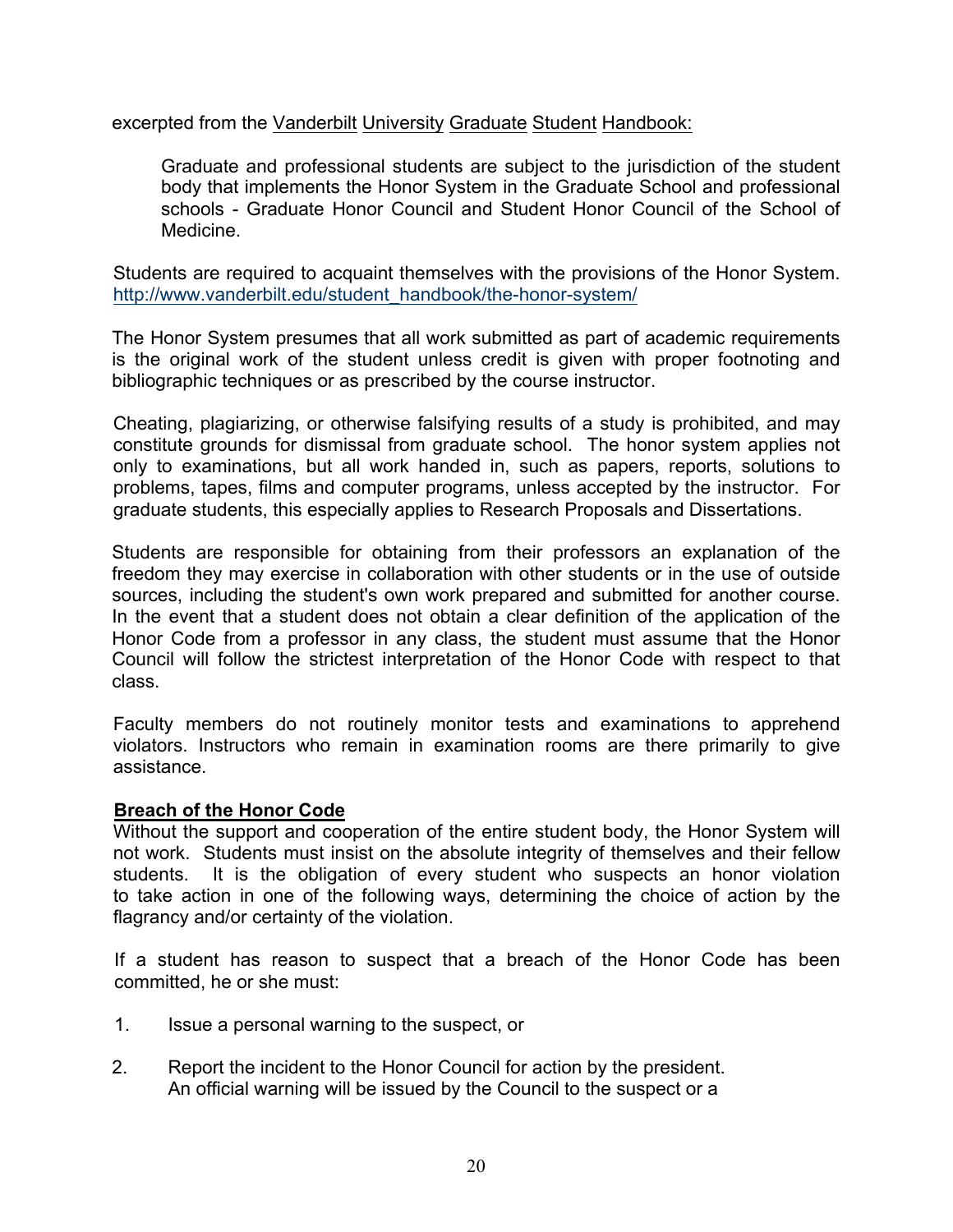hearing will be held by the Council, or

3. Inform the instructor in the course of the suspicions and identify, if possible, the person(s) suspected.

In addition, any Microbe-Host Interactions instructor, course, director, or thesis advisor having reason to suspect a student of breaching the Honor Code is expected to issue a warning or report the violation to the Honor Council.

#### **Violations of the Honor Code**

Violations of the Honor Code are cause for disciplinary actions imposed by the appropriate honor council. The following are included as violations:

- 1. Cheating on an exercise, test, problem, or examination submitted by a student to meet course requirements. Cheating includes the use of unauthorized aids (such as crib sheets, discarded computer programs, the aid of another instructor or any action designed to deceive a member of the faculty or a fellow student on a take-home exam, etc.); copying from another student's work; soliciting, giving, and/or receiving unauthorized aid orally or in writing; or similar action contrary to the principles of academic honesty.
- 2. Plagiarism on an assigned paper, theme, report, or other material submitted to meet course requirements. Plagiarism is defined as using concepts or words from an outside source, whether in the form of a direct quotation or of a paraphrase. Credit must be given to the original source for each idea by footnote or other technique acceptable to the instructor. For example, should the student forget to note on research cards the source of material and then fail to footnote the source when the paper or report is prepared, use of texts or papers prepared by commercial or noncommercial agents and submitted as a student's own work the student is still committing a plagiaristic act. Not knowing how or when to footnote is not considered a sufficient excuse.
- 3. Falsification of results of study and research.
- 4. Failure to report a known or suspected violation of the Code in the manner prescribed.

#### **The Honor Code Applied to Preparation of Papers**

- Papers are to express the original thoughts of the student. If a topic for a paper has been discussed fully among students prior to an assignment, then the students should consult the instructor about writing on that particular topic.
- Failure to indicate the source of ideas, expressions, phrases, or sentences constitutes plagiarism.
- A student may not submit papers substantially the same in content for credit in more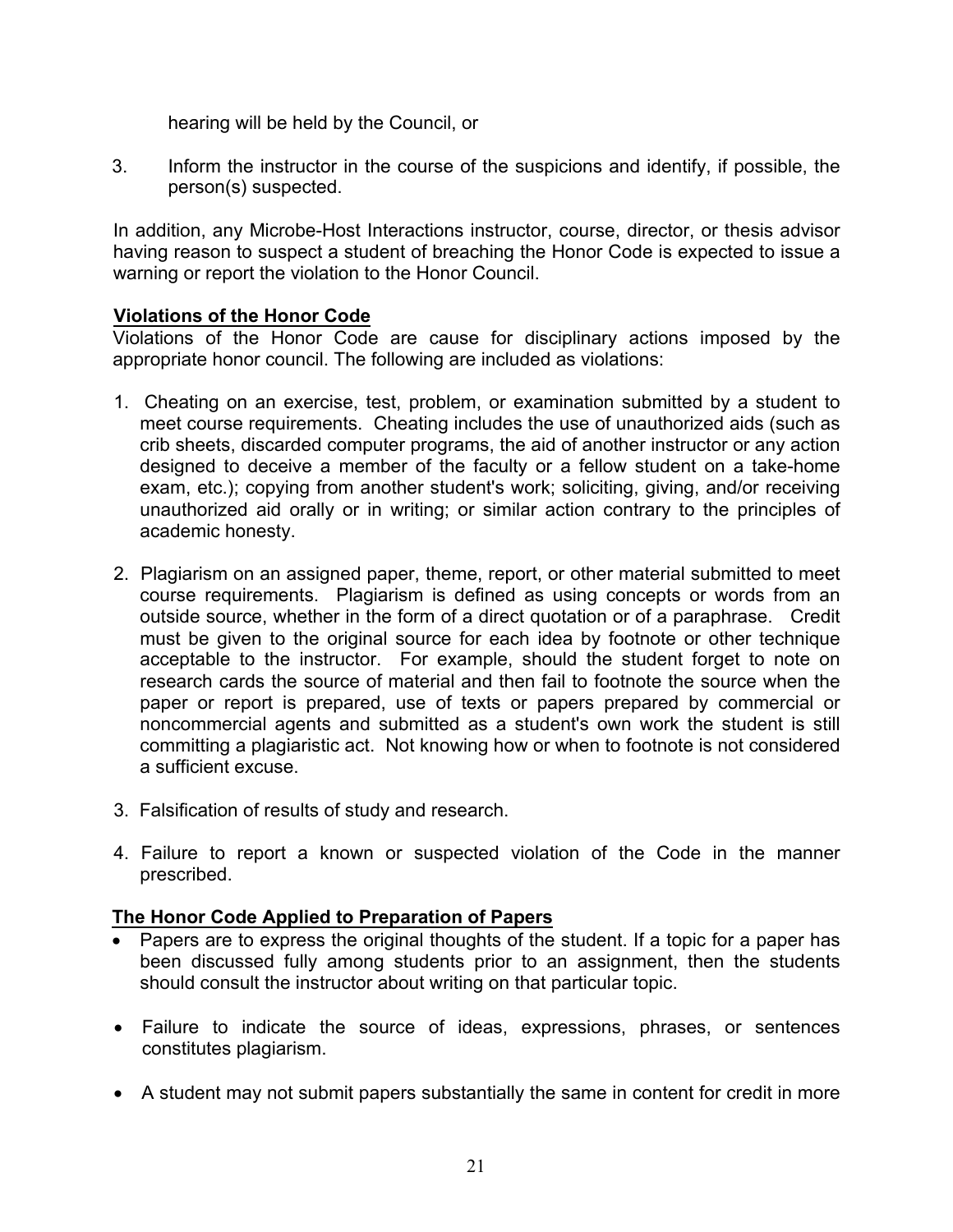than one course, without specific and prior permission of all instructors concerned.

Students often have trouble distinguishing between privileged information and common knowledge. An idea may be considered common knowledge if it is encountered at least three times in separate sources during one's research into a particular subject. (Reprints of one source do not constitute separate sources).

Students are expected to follow the general rules of footnoting for each discipline. One footnote is not sufficient if additional material from the same resource is included in a work. Footnotes should express the extent of ideas or expressions of others that are used. All direct quotes must be in quotations marks or in block quote format. Simply providing a footnote without using quotation marks or block quote format is a violation. For further information about footnoting, refer to A Manual for Writers by Kate L. Turabian, or the *MLA Style Sheet.*

#### A general rule is: **when in doubt, always cite!**

The written pledge (refer to "Undergraduate Honor Pledge" in the Student Handbook) signifies that the work submitted is the student's own and that it has been completed in accordance with the requirements of the course as specified by the instructor. In addition, each student and faculty member is expected to establish a clear understanding of the requirements in each course. Any student uncertain about the application of the pledge in a particular course requirement should always consult the instructor. The Honor System pledge, or an abbreviation, should be included in all written work completed by the student and submitted for a grade. Any work handed in for credit, however, will be considered pledged unless otherwise accepted by the professor.

## **Vacation/Leave Policy**

Graduate study is a mentally challenging and physically demanding pursuit that requires a student's full dedication. Intensive study and research on the part of a student naturally requires vacations so that students can relax and reconnect with loved ones and family members. Students should establish an understanding of the policies and expectations of his/her research advisor when deciding to join a particular laboratory. Faculty members are likewise encouraged to establish clear and equitable vacation policies for students in their laboratories. In general, students should be permitted a minimum of two weeks of vacation time per year, which should be scheduled in cooperation with the research advisor.